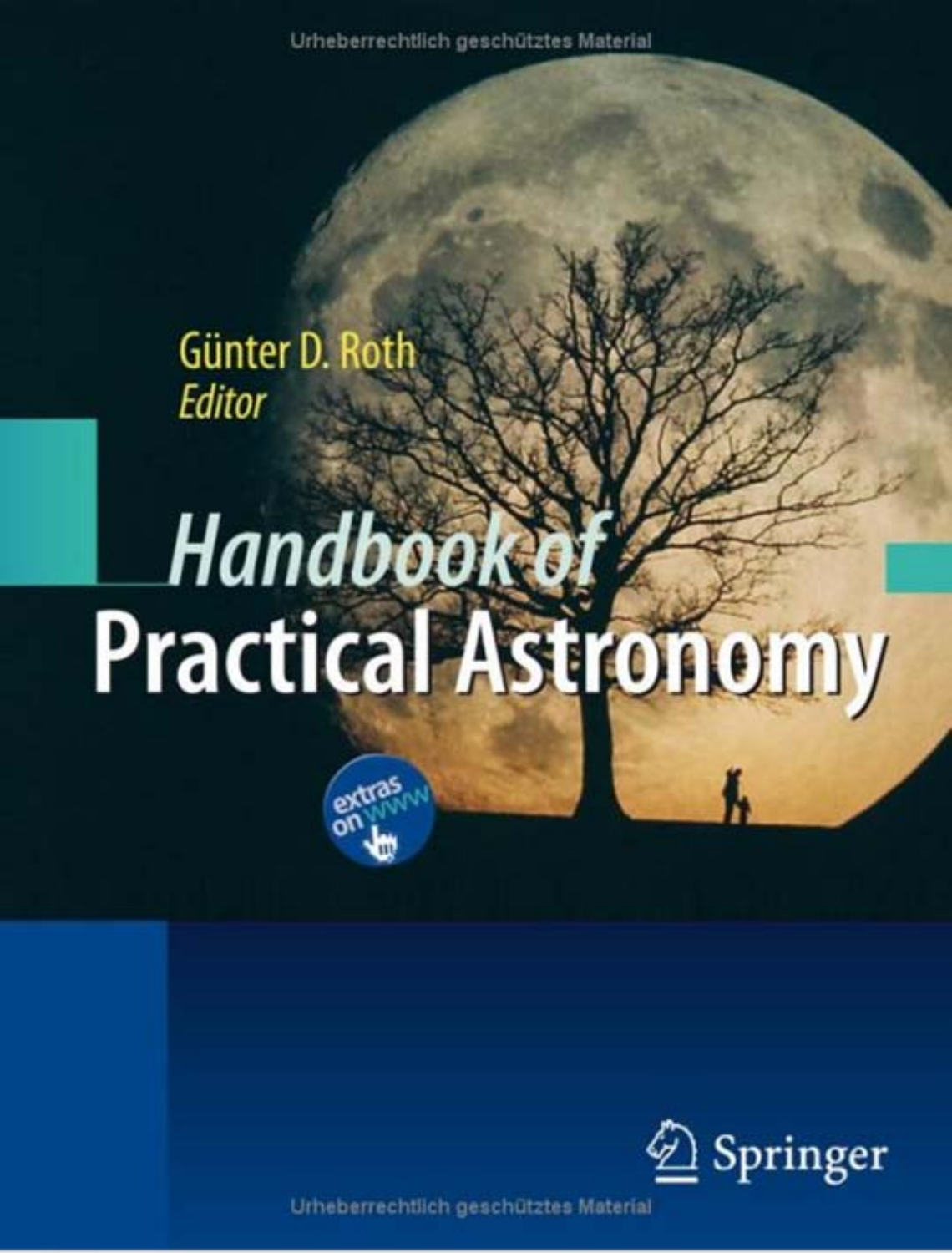# Handbook of Practical Astronomy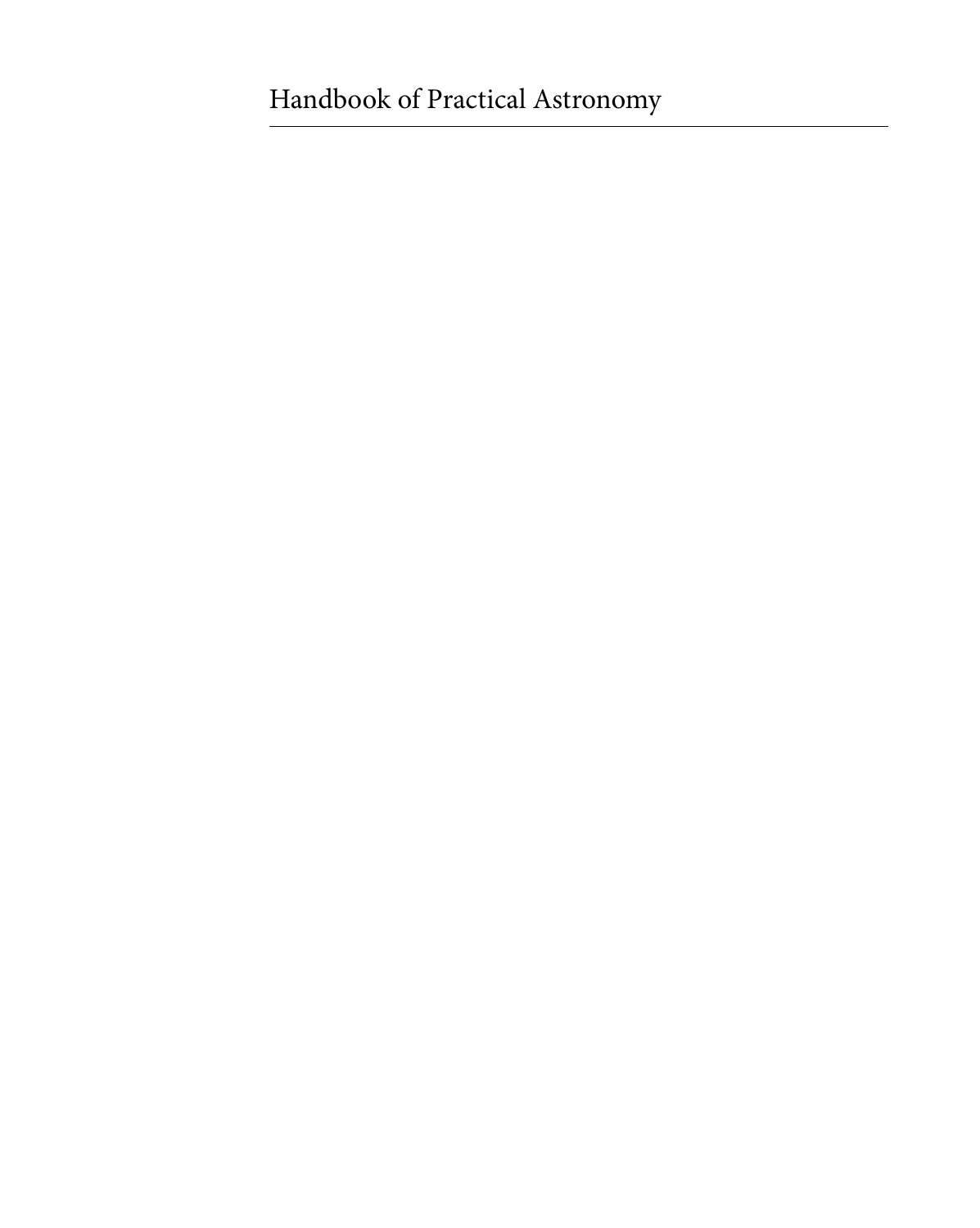# **Handbook of Practical Astronomy**



**Extras on www.springer.com/978-3-540-76377-2**

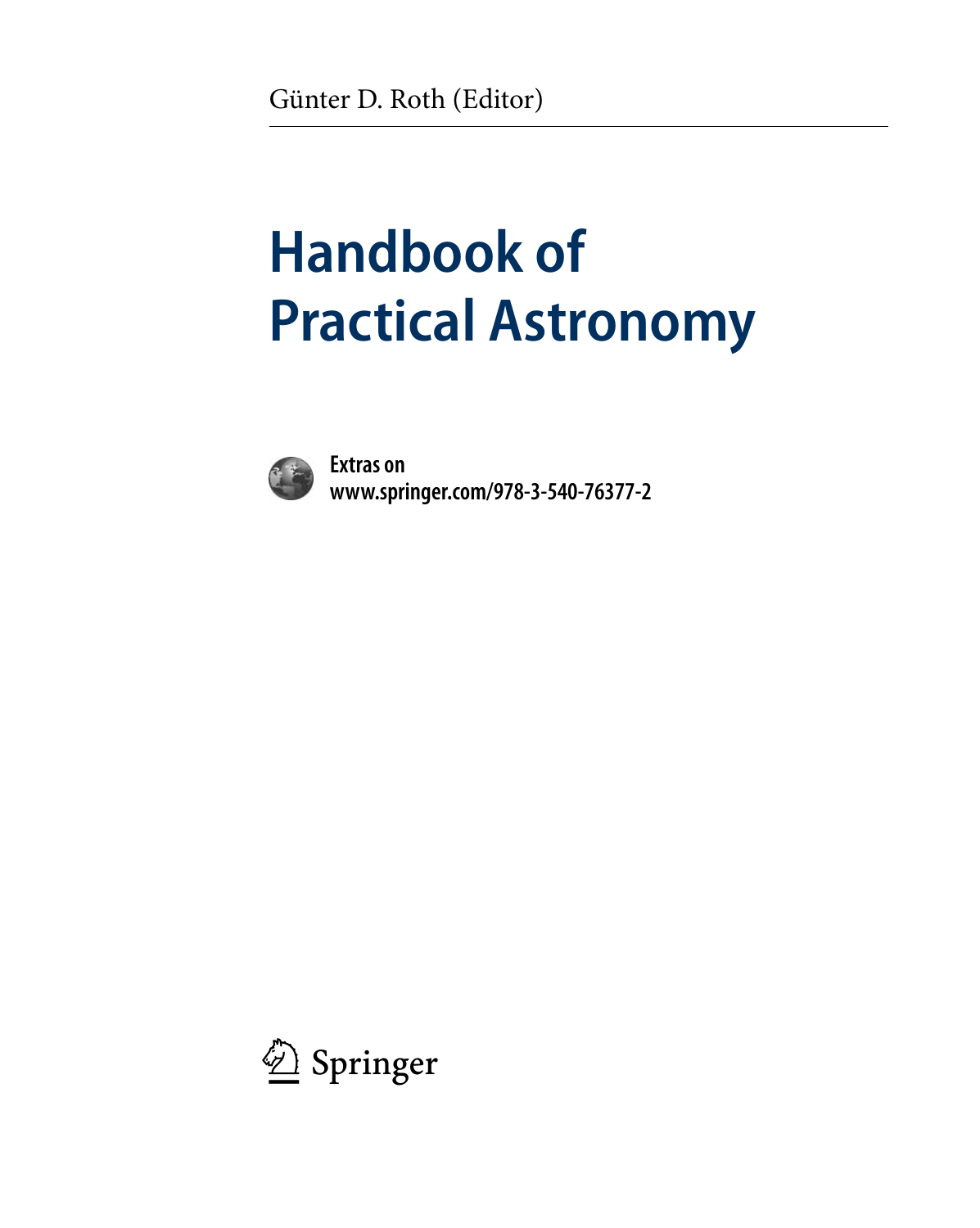Günter D. Roth Ulrichstraße 43a Irschenhausen 82057 Icking/Isartal Germany

This book is a completely revised and updated edition of the *Compendium of Practical Astronomy*, published in 1994 at Springer-Verlag.

Cover photo: Copyright by Franz Xaver Kohlhauf.

ISBN 978-3-540-76377-2 e-ISBN 978-3-540-76379-6 DOI 10.1007/978-3-540-76379-6 Springer Dordrecht Heidelberg London New York

Library of Congress Control Number: 2008944087

© Springer-Verlag Berlin Heidelberg 2009

This work is subject to copyright. All rights are reserved, whether the whole or part of the material is concerned, specifically the rights of translation, reprinting, reuse of illustrations, recitation, broadcasting, reproduction on microfilm or in any other way, and storage in data banks. Duplication of this publication or parts thereof is permitted only under the provisions of the German Copyright Law of September 9, 1965, in its current version, and permission for use must always be obtained from Springer. Violations are liable for prosecution under the German Copyright Law.

The use of general descriptive names, registered names, trademarks, etc. in this publication does not imply, even in the absence of a specific statement, that such names are exempt from the relevant protective laws and regulations and therefore free for general use.

*Typesetting and Production*: le-tex publishing services GmbH, Leipzig, Germany *Cover Design*: WMXDesign, Heidelberg

Printed on acid-free paper

Springer is part of Springer Science+Business Media (www.springer.com)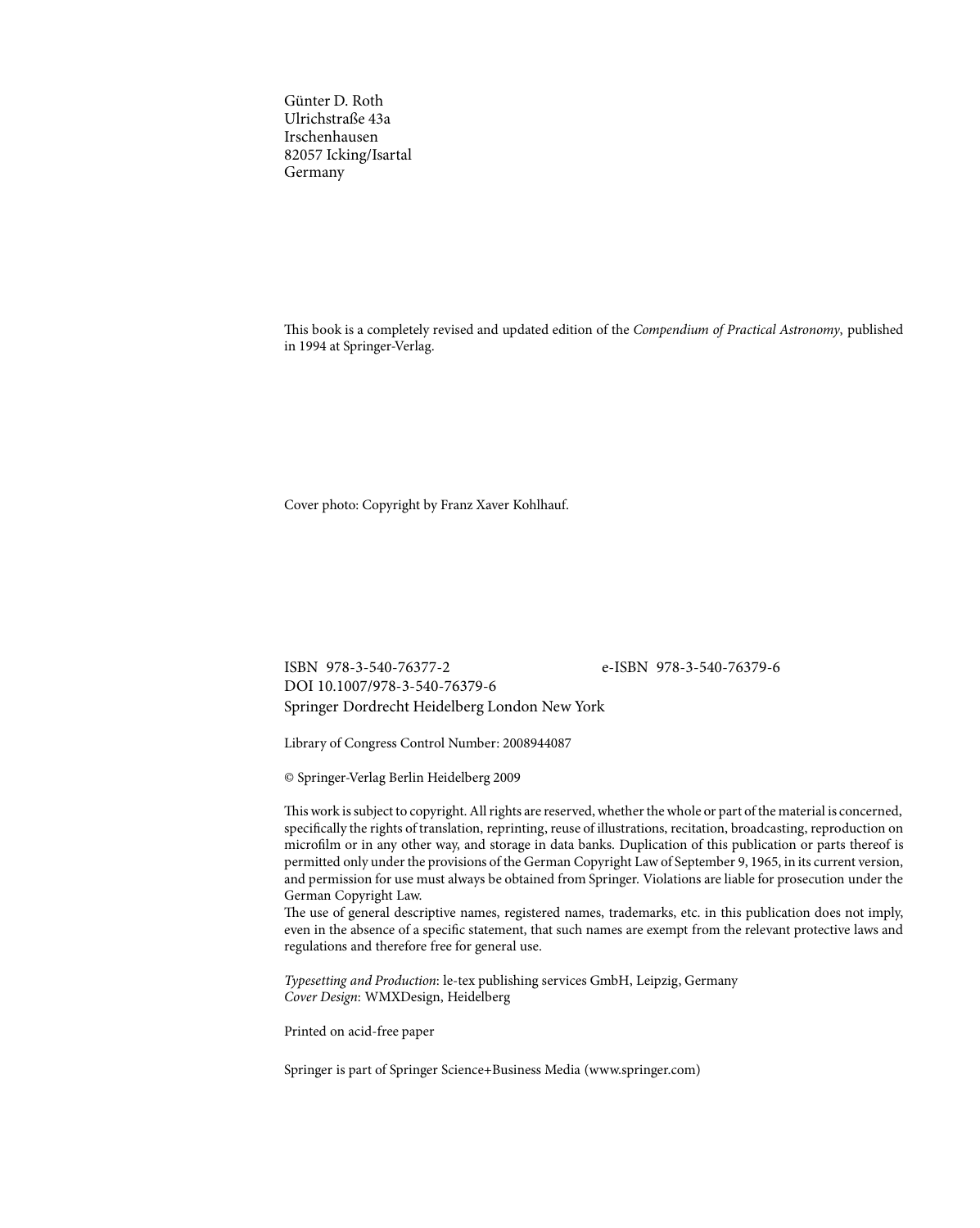### **Preface**

With amateurs, students and teachers of astronomy in high schools and colleges particularly in mind, the *Handbook of Practical Astronomy* comprises an essential source of current trends in astronomy and examines the broad variety of astronomical observations.

Methods used by amateur astronomers have changed significantly in recent years. Classical photography has been superseded by video astronomy and CCD-systems. Telescopes are now computer-controlled. The Internet has become the basis for exchanging knowledge and experience, even providing amateur observers with access to scientific data files. Personal contact can now be made worldwide without delay.

Astronomy online for users of this handbook: To access astronomy data, physical constants, catalogues, maps, and object search visit www.springer.com/978-3-540-76377-2.

The first edition of this book was published in 1960 in Germany with the title *Handbuch für Sternfreunde*, followed by further editions in 1967, 1981 and 1989. The current edition has two English forerunners, *Astronomy: a Handbook*, published in 1975, and *Compendium of Practical Astronomy*, published in 1994.

As the Editor, I wish to thank sincerely all authors for their understanding and friendly cooperation during the planning stages and execution of this work. I would like to add a word of grateful remembrance of Professor Dr. Felix Schmeidler of the University Observatory at Munich, he had been an author in all editions since 1960 and had from the very beginning warmly supported this project, but whose death in the middle of the current edition ended his collaboration prematurely.

I gratefully acknowledge the helpfulness of Springer-Verlag, Heidelberg, where Dr. T. Schneider gave every possible consideration to the authors' and my suggestions.

Irschenhausen, March Günter D. Roth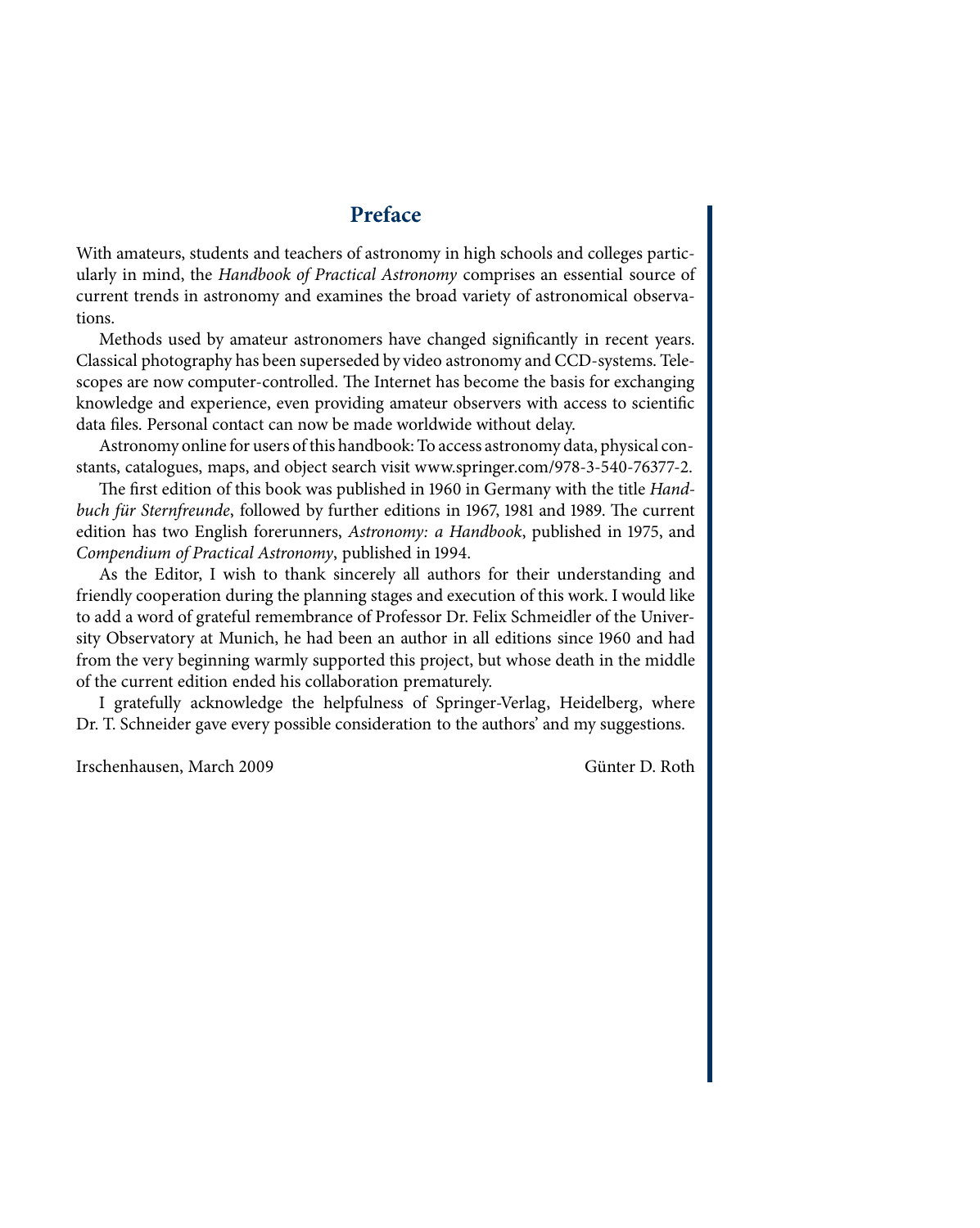# **Table of Contents**

| 1. |             |           |                                                                                        | 1              |  |
|----|-------------|-----------|----------------------------------------------------------------------------------------|----------------|--|
|    |             | G.D. Roth |                                                                                        |                |  |
|    | 1.1         |           |                                                                                        | 1              |  |
|    | 1.2         |           |                                                                                        | 1              |  |
|    | 1.3         |           | Specialized Instruments, Methods and Objects                                           | $\overline{2}$ |  |
|    | 1.4         |           |                                                                                        | 3              |  |
|    | 1.5         |           |                                                                                        | $\overline{4}$ |  |
| 2. |             |           |                                                                                        | 5              |  |
|    | M. Gottwald |           |                                                                                        |                |  |
|    | 2.1         |           |                                                                                        | 5              |  |
|    | 2.2         |           |                                                                                        | 5              |  |
|    |             | 2.2.1     |                                                                                        | 5              |  |
|    |             | 2.2.2     |                                                                                        | 7              |  |
|    |             | 2.2.3     | The Equatorial System, Vernal Equinox, and Sidereal Time                               | 9              |  |
|    |             | 2.2.4     | Transformation of Horizontal Coordinates<br>into Equatorial Coordinates and Vice Versa | 11             |  |
|    |             | 2.2.5     |                                                                                        | 11             |  |
|    |             |           | The System of the Ecliptic<br>2.2.5.1                                                  | 12             |  |
|    |             |           | The Galactic Coordinate System<br>2.2.5.2                                              | 12             |  |
|    | 2.3         |           |                                                                                        | 13             |  |
|    |             | 2.3.1     |                                                                                        | 13             |  |
|    |             | 2.3.2     | The Relation Between Sidereal Time and Mean Time                                       | 14             |  |
|    |             | 2.3.3     | Other Phenomena of Diurnal Motion                                                      | 15             |  |
|    | 2.4         |           |                                                                                        | 16             |  |
|    |             | 2.4.1     |                                                                                        | 16             |  |
|    |             | 2.4.2     |                                                                                        | 16             |  |
|    |             | 2.4.3     |                                                                                        | 19             |  |
|    |             | 2.4.4     |                                                                                        | 20             |  |
|    |             | 2.4.5     | Reduction of Mean Position to Apparent Position                                        | 20             |  |
|    |             |           |                                                                                        | 21             |  |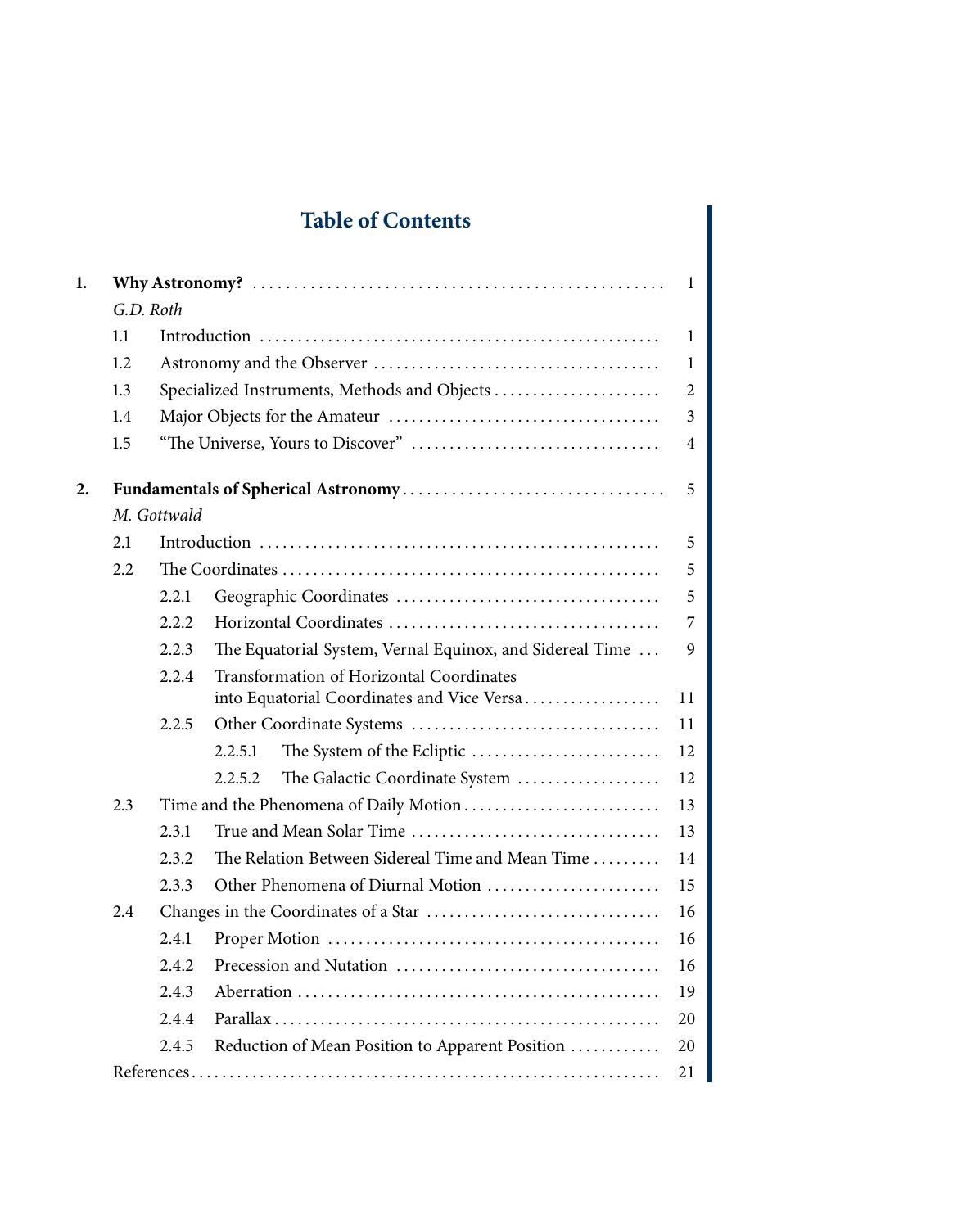# VIII Table of Contents

| 3. |     |                    |                                                         |    |
|----|-----|--------------------|---------------------------------------------------------|----|
|    |     | M. Gottwald        |                                                         |    |
|    | 3.1 |                    |                                                         | 23 |
|    | 3.2 |                    |                                                         | 23 |
|    |     | 3.2.1              |                                                         | 24 |
|    |     | 3.2.2              |                                                         | 25 |
|    | 3.3 |                    |                                                         | 29 |
|    | 3.4 |                    | Determination of the Position and Brightness of Planets |    |
|    |     |                    |                                                         | 33 |
|    | 3.5 |                    | Star Occultations and Grazes with the Computer          | 36 |
|    |     | 3.5.1              | Predictions of Star Occultations and Grazes             | 36 |
|    |     | 3.5.2              |                                                         | 36 |
|    |     |                    |                                                         | 39 |
|    |     |                    |                                                         |    |
| 4. |     |                    |                                                         | 41 |
|    |     | <b>B.</b> Weisheit |                                                         |    |
|    | 4.1 |                    |                                                         | 41 |
|    | 4.2 |                    |                                                         | 41 |
|    | 4.3 |                    |                                                         | 43 |
|    |     | 4.3.1              |                                                         | 43 |
|    |     | 4.3.2              |                                                         | 43 |
|    |     | 4.3.3              |                                                         | 46 |
|    | 4.4 |                    |                                                         | 47 |
|    |     | 4.4.1              |                                                         | 47 |
|    |     | 4.4.2              |                                                         | 48 |
|    |     | 4.4.3              |                                                         | 49 |
|    |     | 4.4.4              |                                                         | 51 |
|    |     | 4.4.5              |                                                         | 52 |
|    |     | 4.4.6              |                                                         | 52 |
|    | 4.5 |                    |                                                         | 55 |
|    |     | 4.5.1              |                                                         | 55 |
|    |     | 4.5.2              |                                                         | 57 |
|    |     | 4.5.3              |                                                         | 59 |
|    |     | 4.5.4              |                                                         | 61 |
|    |     | 4.5.5              |                                                         | 61 |
|    |     | 4.5.6              |                                                         | 63 |
|    |     | 4.5.7              | Schmidt-Cassegrain Systems                              | 65 |
|    |     | 4.5.8              |                                                         | 66 |
|    |     | 4.5.9              | Instruments for Solar Observations                      | 68 |
|    |     | 4.5.10             |                                                         | 69 |
|    | 4.6 |                    |                                                         | 70 |
|    |     | 4.6.1              |                                                         | 70 |
|    |     | 4.6.2              |                                                         | 73 |
|    |     | 4.6.3              | Image Brightness and Limiting Magnitude                 | 74 |
|    | 4.7 |                    |                                                         | 75 |
|    |     | 4.7.1              |                                                         | 76 |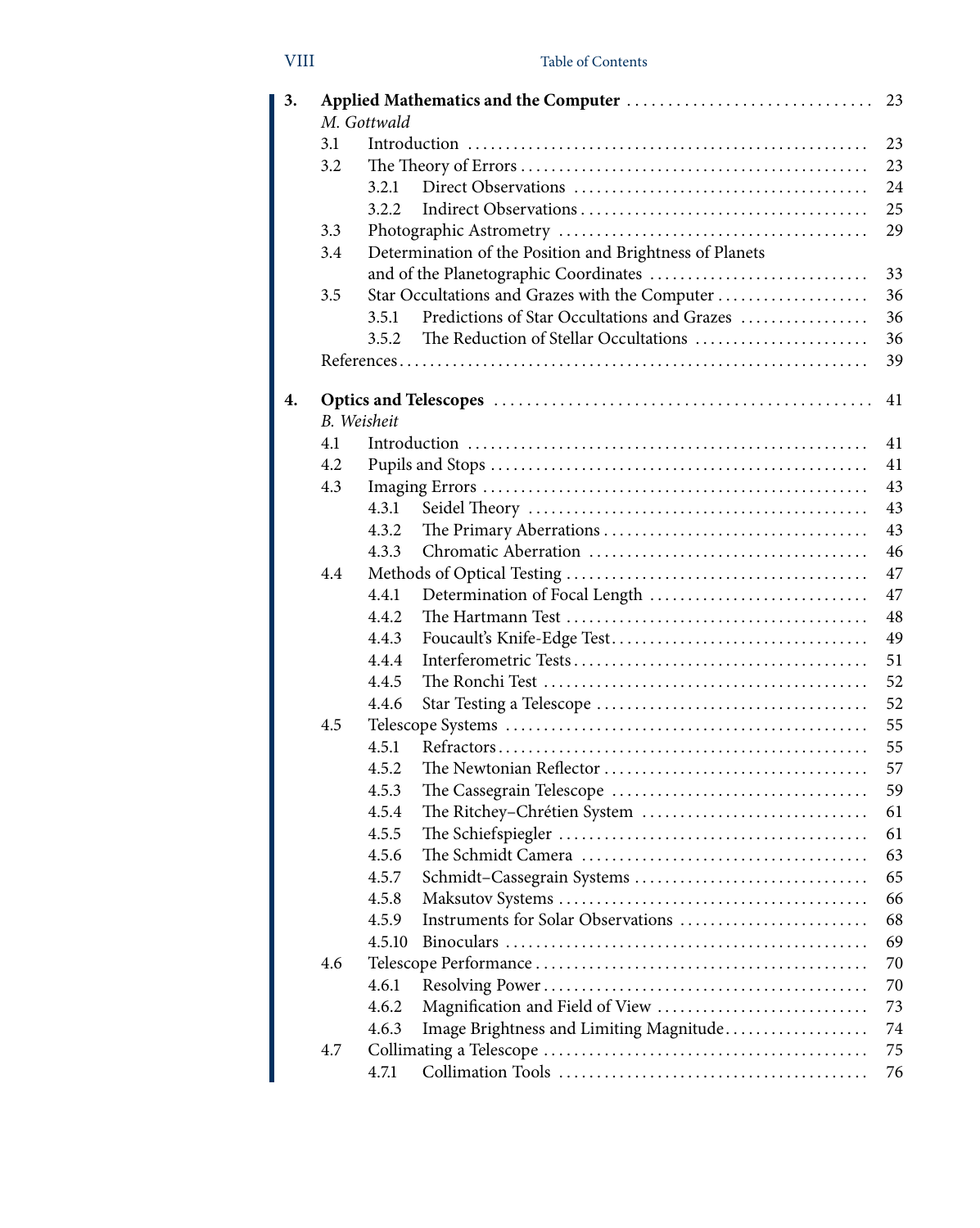|    |      | 4.7.2              |                                                       | 76  |
|----|------|--------------------|-------------------------------------------------------|-----|
|    |      | 4.7.3              |                                                       | 77  |
|    |      | 4.7.4              |                                                       | 78  |
|    | 4.8  |                    |                                                       | 78  |
|    |      | 4.8.1              |                                                       | 78  |
|    |      | 4.8.2              |                                                       | 81  |
|    |      | 4.8.3              |                                                       | 82  |
|    |      | 4.8.4              |                                                       | 83  |
|    |      | 4.8.5              | Eyepiece Micrometers / CCD Astrometry                 | 84  |
|    |      | 4.8.6              |                                                       | 85  |
|    |      | 4.8.7              | The Spectrograph and the Spectroscope                 | 86  |
|    |      | 4.8.8              |                                                       | 87  |
|    |      | 4.8.9              |                                                       | 87  |
|    | 4.9  |                    |                                                       | 88  |
|    |      | 4.9.1              |                                                       | 88  |
|    |      | 4.9.2              |                                                       | 89  |
|    | 4.10 |                    |                                                       | 91  |
|    | 4.11 |                    |                                                       | 91  |
|    |      |                    |                                                       | 91  |
|    |      |                    |                                                       |     |
| 5. |      |                    | Telescope Mountings, Drives, and Electrical Equipment | 95  |
|    |      | <b>B.</b> Weisheit |                                                       |     |
|    | 5.1  |                    |                                                       | 95  |
|    | 5.2  |                    |                                                       | 95  |
|    |      | 5.2.1              | The Alt-Azimuthal or Dobsonian Mount                  | 96  |
|    |      | 5.2.2              |                                                       | 97  |
|    |      | 5.2.3              |                                                       | 102 |
|    | 5.3  |                    |                                                       | 104 |
|    |      | 5.3.1              |                                                       | 104 |
|    |      | 5.3.2              |                                                       |     |
|    |      | 5.3.3              |                                                       |     |
|    |      | 5.3.4              |                                                       | 112 |
|    | 5.4  |                    |                                                       | 114 |
|    |      | 5.4.1              | Drives in Right Ascension and Declination  115        |     |
|    |      | 5.4.2              | Connecting Mount and Computer                         | 120 |
|    |      |                    |                                                       |     |
|    |      | 5.4.3              |                                                       | 122 |
|    |      | 5.4.4              |                                                       | 124 |
|    | 5.5  |                    |                                                       | 126 |
|    |      | 5.5.1              |                                                       | 126 |
|    |      | 5.5.2              |                                                       | 127 |
|    |      | 5.5.3              |                                                       | 129 |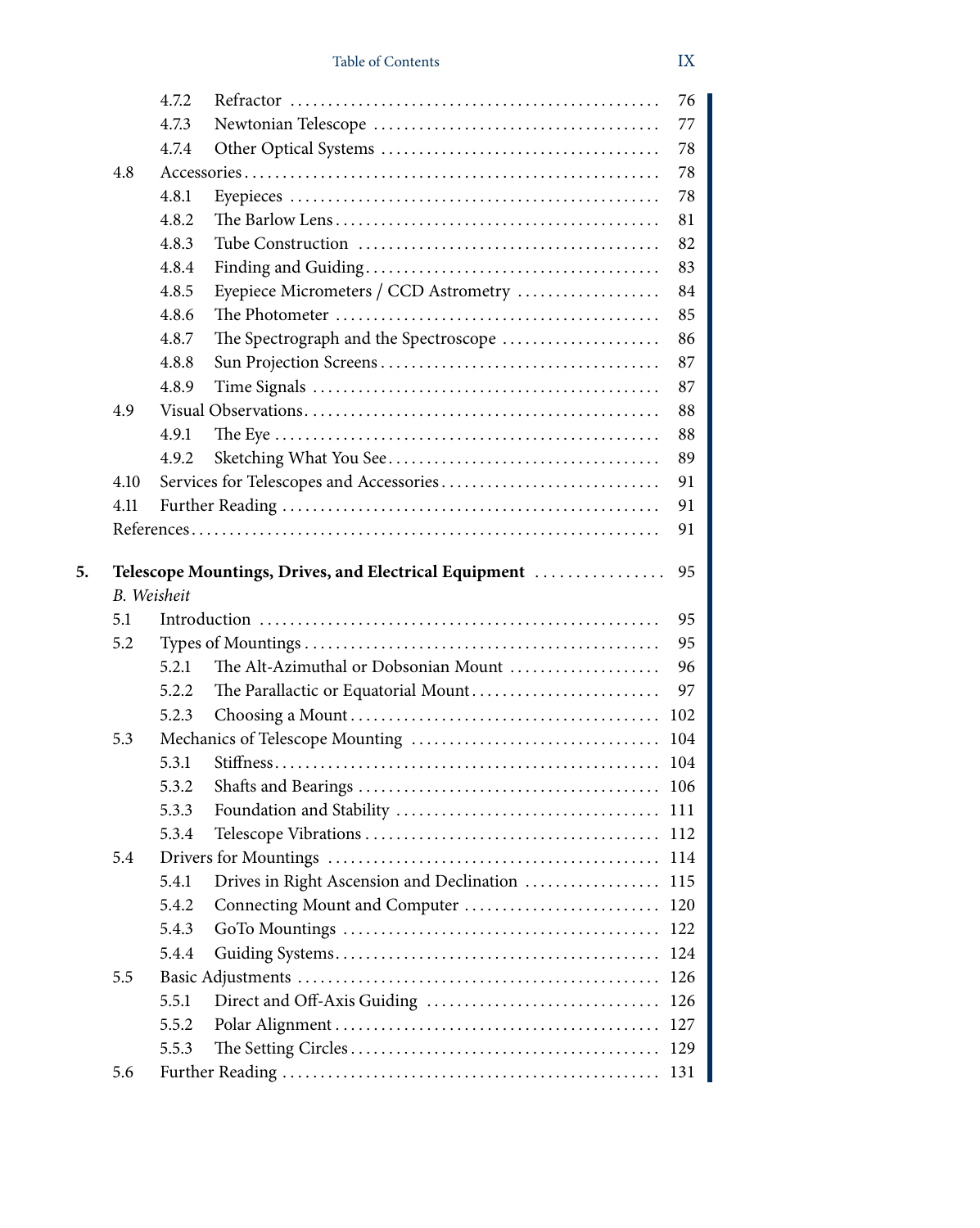# X Table of Contents

| 6. |     |       |                                                        |     |
|----|-----|-------|--------------------------------------------------------|-----|
|    |     |       | K.-P. Schröder and H. Lüthen                           |     |
|    | 6.1 |       | The Photographic Image: a Brief Introduction 133       |     |
|    |     | 6.1.1 |                                                        |     |
|    |     | 6.1.2 | Color in Digital Astrophotography 134                  |     |
|    |     | 6.1.3 |                                                        |     |
|    | 6.2 |       |                                                        |     |
|    |     | 6.2.1 |                                                        |     |
|    |     | 6.2.2 |                                                        |     |
|    |     | 6.2.3 |                                                        |     |
|    |     | 6.2.4 | Dedicated, Cooled CCD Astro-Cameras 138                |     |
|    | 6.3 |       | Simple Photography of the Stellar Constellations  139  |     |
|    |     | 6.3.1 | Camera, Tripod, Cable Release, and Go! 139             |     |
|    |     | 6.3.2 |                                                        |     |
|    | 6.4 |       |                                                        |     |
|    |     | 6.4.1 |                                                        |     |
|    |     | 6.4.2 |                                                        |     |
|    | 6.5 |       |                                                        |     |
|    |     | 6.5.1 | The Classic Approach: Long Focal Exposures  144        |     |
|    |     | 6.5.2 | The Smart Approach: Stacking Short DSLR Exposures  147 |     |
|    |     | 6.5.3 | The Advanced Approach: Cooled CCD Photography  150     |     |
|    | 6.6 |       |                                                        |     |
|    |     | 6.6.1 | Focal Images: Capture of Lunar Phases  152             |     |
|    |     | 6.6.2 | Detailed Images at Higher Magnification  155           |     |
|    |     | 6.6.3 |                                                        |     |
|    | 6.7 |       |                                                        |     |
|    |     | 6.7.1 |                                                        |     |
|    |     | 6.7.2 |                                                        |     |
|    |     | 6.73  |                                                        |     |
|    |     | 6.7.4 |                                                        | 162 |
|    |     | 6.7.5 |                                                        | 164 |
|    | 6.8 |       |                                                        | 165 |
|    |     | 6.8.1 |                                                        | 165 |
|    |     | 6.8.2 | Meteors and Meteor Showers                             | 168 |
|    |     | 6.8.3 |                                                        | 171 |
|    |     |       |                                                        | 173 |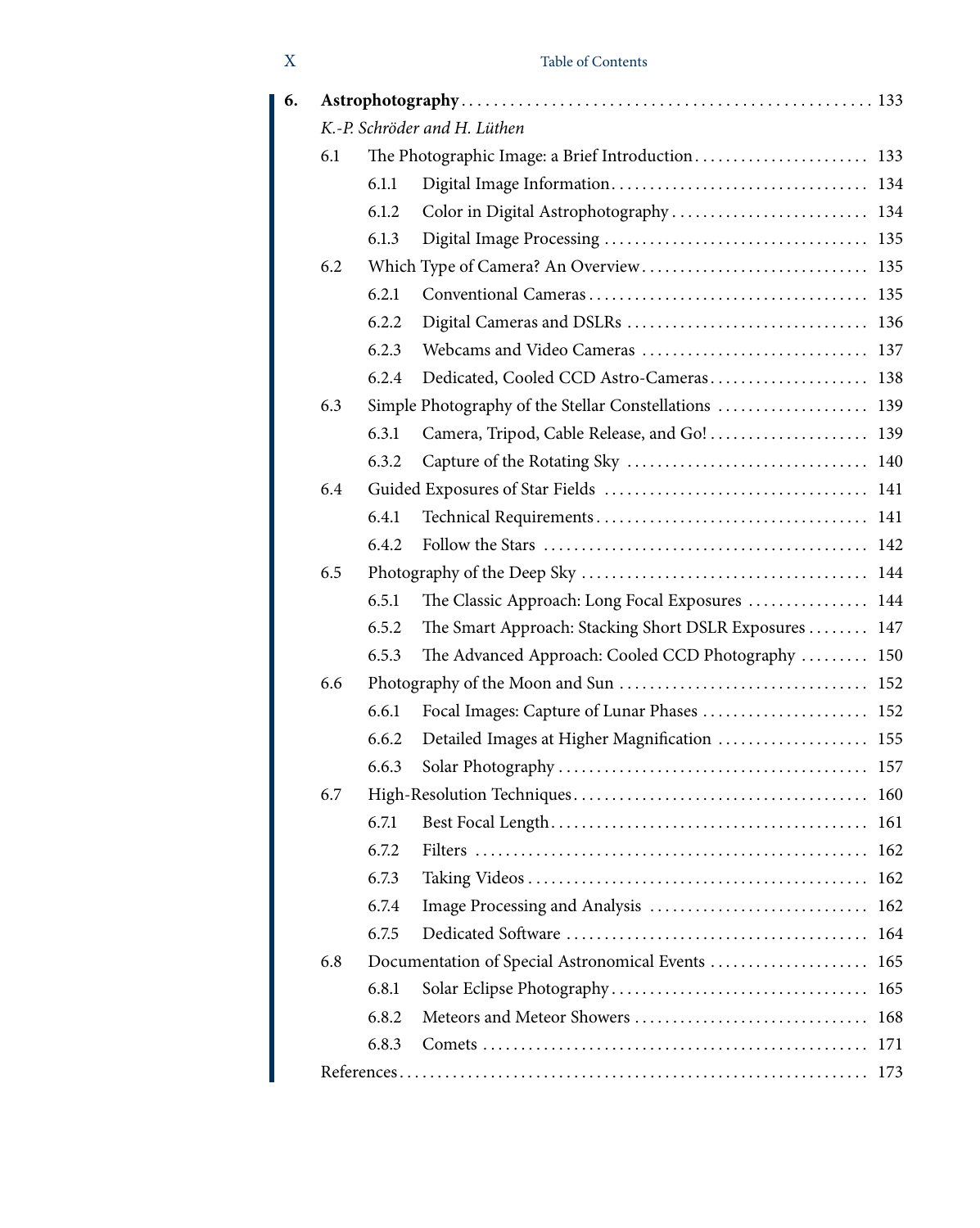| 7.1 |                    |              |                                                                 |     |
|-----|--------------------|--------------|-----------------------------------------------------------------|-----|
| 7.2 |                    |              |                                                                 | 175 |
|     | R. Häfner<br>7.2.1 |              |                                                                 |     |
|     | 7.2.2              |              |                                                                 |     |
|     |                    | 7.2.2.1      |                                                                 |     |
|     |                    |              |                                                                 |     |
|     |                    | 7.2.2.2      |                                                                 |     |
|     |                    | 7.2.2.3      |                                                                 |     |
|     |                    | 7.2.2.4      |                                                                 |     |
|     |                    | 7.2.2.5      |                                                                 |     |
|     |                    | 7.2.2.6      | Luminous Gas Nebulae and Extragalactic Objects  188             |     |
| 7.3 |                    |              |                                                                 | 189 |
|     |                    | G. Rupprecht |                                                                 |     |
|     | 7.3.1              |              |                                                                 |     |
|     |                    | 7.3.1.1      | The Methods of Spectral Dispersion  189                         |     |
|     |                    | 7.3.1.2      | The Design of a Spectral Instrument  192                        |     |
|     |                    | 7.3.1.3      |                                                                 |     |
|     |                    | 7.3.1.4      | Designs, Hints for Operation, and Accessories  194              |     |
|     | 7.3.2              |              |                                                                 |     |
|     |                    | 7.3.2.1      |                                                                 |     |
|     |                    | 7.3.2.2      |                                                                 |     |
|     |                    |              |                                                                 |     |
|     |                    | 7.3.2.3      |                                                                 |     |
|     |                    | 7.3.2.4      |                                                                 |     |
|     |                    |              |                                                                 |     |
|     |                    |              |                                                                 |     |
|     |                    |              |                                                                 |     |
|     | H.W. Duerbeck      |              |                                                                 |     |
| 8.1 |                    |              |                                                                 |     |
|     | 8.1.1              |              | General Description and Historical Overview 205                 |     |
|     | 8.1.2              |              |                                                                 |     |
|     | 8.1.3              |              |                                                                 |     |
|     |                    | 8.1.3.1      |                                                                 |     |
|     |                    | 8.1.3.2      |                                                                 |     |
|     |                    | 8.1.3.3      | The Photomultiplier Tube (PMT)  208                             |     |
|     |                    | 8.1.3.4      |                                                                 |     |
|     |                    |              | 8.1.3.5 Charge-Coupled Devices (CCDs)  209                      |     |
| 8.2 |                    |              |                                                                 |     |
| 8.3 |                    |              |                                                                 |     |
| 8.4 |                    |              |                                                                 |     |
|     | 8.4.1              |              | Point Photometry and Surface Photometry  213                    |     |
|     | 8.4.2              |              | Visual Photometry: Differential Observations 213                |     |
|     | 8.4.3              |              |                                                                 | 204 |
|     | 8.4.4              |              | Photoelectric and CCD Photometry: Differential Observations 216 | 217 |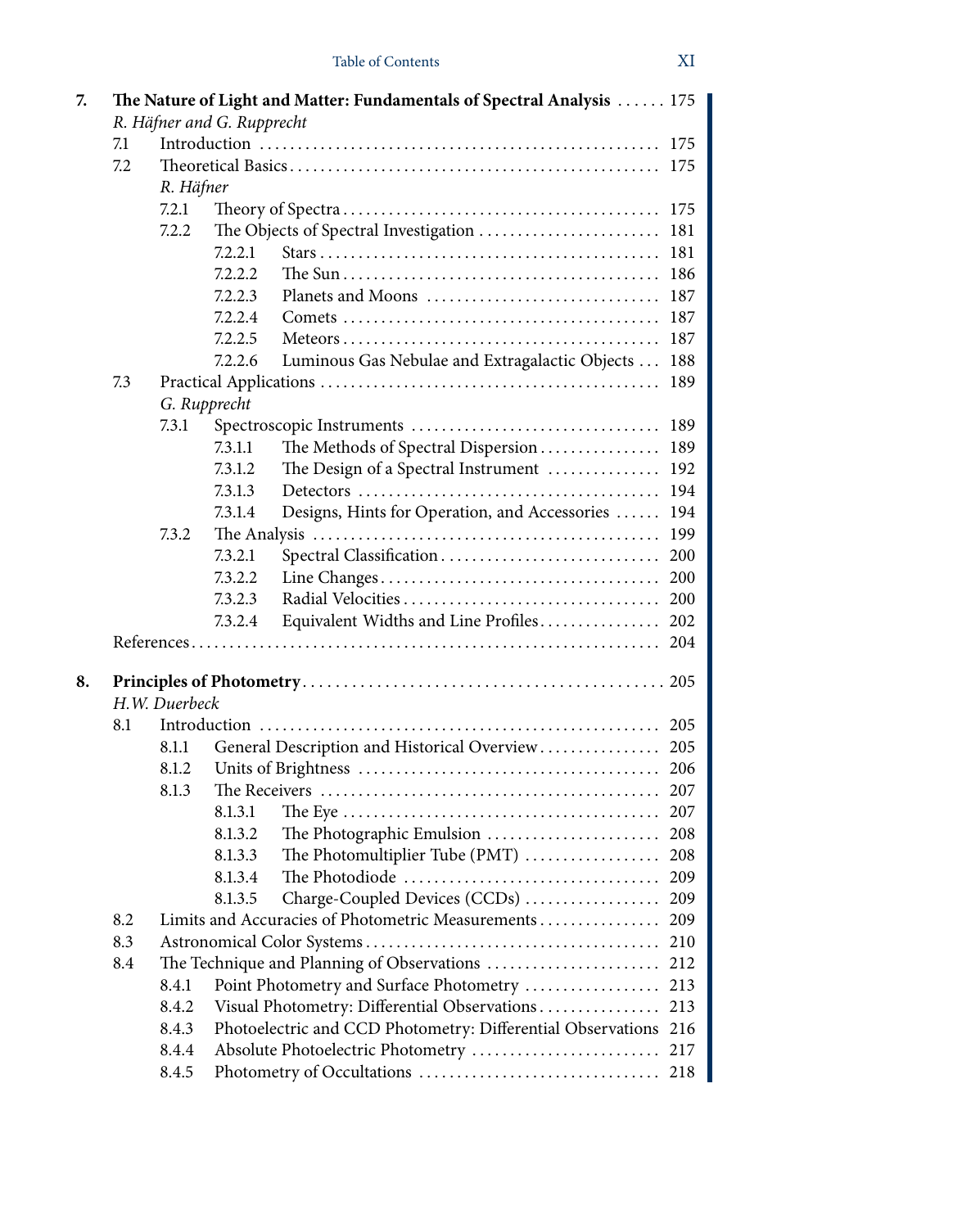# XII Table of Contents

|    | 8.5  |       |                            |                                                                        |     |
|----|------|-------|----------------------------|------------------------------------------------------------------------|-----|
|    |      | 8.5.1 |                            |                                                                        |     |
|    |      | 8.5.2 |                            | Reduction of Photographic and CCD Observations  222                    |     |
|    |      | 8.5.3 |                            | The Reduction of Time: the Heliocentric Correction 223                 |     |
|    |      | 8.5.4 |                            | Determination of Times of Minimum or Maximum                           |     |
|    |      |       |                            |                                                                        |     |
|    |      |       | 8.5.4.1                    | The Curve-Intersecting Line (Pogson's Method)  224                     |     |
|    |      |       | 8.5.4.2                    | The Kwee-van Woerden Method  224                                       |     |
|    |      |       | 8.5.4.3                    |                                                                        |     |
|    |      |       | 8.5.4.4                    |                                                                        |     |
|    |      | 8.5.5 |                            |                                                                        |     |
|    |      | 8.5.6 |                            |                                                                        |     |
|    | 8.6  |       |                            |                                                                        |     |
|    |      | 8.6.1 |                            |                                                                        |     |
|    |      |       | 8.6.1.1                    | Photometry of Minor Planets  229                                       |     |
|    |      |       | 8.6.1.2                    | Photometry of Major Planets  231                                       |     |
|    |      |       | 8.6.1.3                    |                                                                        |     |
|    |      |       | 8.6.1.4                    |                                                                        |     |
|    |      |       | 8.6.1.5                    | Photometry of Comets and Meteors 233                                   |     |
|    |      | 8.6.2 |                            |                                                                        |     |
|    |      |       | 8.6.2.1                    |                                                                        |     |
|    |      |       | 8.6.2.2                    | Short-Period Variables: δ Scuti Stars,                                 |     |
|    |      |       |                            | Dwarf Cepheids, RR Lyrae Stars, and Cepheids  234                      |     |
|    |      |       | 8.6.2.3                    | Long-Period Variables: RV Tauri Stars, Mira Stars  234                 |     |
|    |      |       | 8.6.2.4                    |                                                                        |     |
|    |      |       | 8.6.2.5                    | Eruptive Variables: Novae, Dwarf Novae,                                |     |
|    |      |       |                            |                                                                        |     |
|    | 8.7  |       |                            | Construction or Purchase of Receivers and Equipment for Reductions 235 |     |
|    |      | 8.7.1 |                            | Advice on the Purchase of Photometers and Cameras  235                 |     |
|    | 8.8  |       |                            |                                                                        |     |
|    |      |       |                            |                                                                        |     |
|    |      |       |                            |                                                                        |     |
| 9. |      |       |                            |                                                                        |     |
|    |      |       | M.J. Neumann and P. Wright |                                                                        |     |
|    | 9.1  |       |                            |                                                                        |     |
|    | 9.2  |       |                            |                                                                        |     |
|    | 9.3  |       |                            |                                                                        |     |
|    | 9.4  |       |                            | A Compact Radio Telescope for the Gigahertz Band  243                  |     |
|    | 9.5  |       |                            |                                                                        |     |
|    | 9.6  |       |                            |                                                                        |     |
|    | 9.7  |       |                            |                                                                        | 247 |
|    | 9.8  |       |                            |                                                                        | 248 |
|    | 9.9  |       |                            |                                                                        | 248 |
|    | 9.10 |       |                            |                                                                        | 250 |
|    | 9.11 |       |                            |                                                                        | 251 |
|    | 9.12 |       |                            |                                                                        |     |
|    |      |       |                            |                                                                        |     |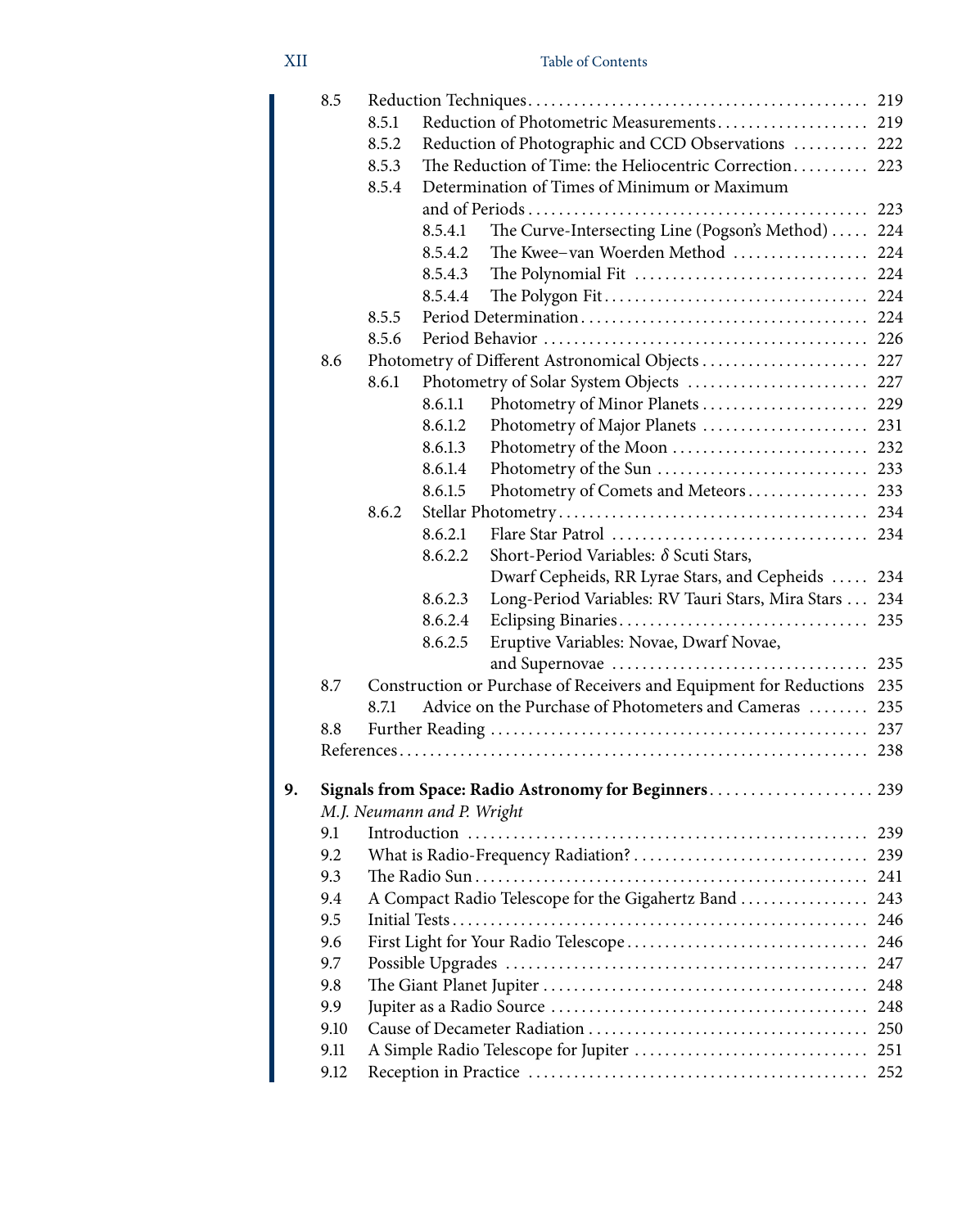|     | 9.13      |                                                                     |     |
|-----|-----------|---------------------------------------------------------------------|-----|
|     | 9.14      |                                                                     |     |
|     |           | 9.14.1                                                              |     |
|     |           | Complete Amateur Radio Telescopes and Kit Components  254<br>9.14.2 |     |
|     |           | Books on Radio Equipment and Amateur Radio Astronomy 254<br>9.14.3  |     |
|     |           | 9.14.4                                                              |     |
|     |           | 9.14.5                                                              |     |
|     |           |                                                                     |     |
| 10. |           |                                                                     |     |
|     |           | $F.$ Schmeidler $†$                                                 |     |
|     | 10.1      |                                                                     |     |
|     | 10.2      |                                                                     |     |
|     | 10.3      | Horizontal Dials and Vertical East-West Dials  256                  |     |
|     |           | 10.3.1                                                              |     |
|     |           | 10.3.2                                                              |     |
|     | 10.4      |                                                                     |     |
|     |           | 10.4.1                                                              |     |
|     |           | 10.4.2                                                              |     |
|     |           | Construction of the Calculated Dial Face at the Wall  261<br>10.4.3 |     |
|     |           | 10.4.4                                                              |     |
|     | 10.5      |                                                                     |     |
|     |           | Correction for Geographic Longitude  264<br>10.5.1                  |     |
|     |           | 10.5.2                                                              |     |
|     | 10.6      |                                                                     |     |
|     |           |                                                                     |     |
| 11. |           | An Historical Exploration of Modern Astronomy  267                  |     |
|     | G.D. Roth |                                                                     |     |
|     | 11.1      |                                                                     |     |
|     | 11.2      |                                                                     |     |
|     | 11.3      |                                                                     |     |
|     | 11.4      |                                                                     |     |
|     | 11.5      |                                                                     |     |
|     |           | 11.5.1                                                              |     |
|     |           | 11.5.2                                                              |     |
|     |           | 11.5.3                                                              |     |
|     |           | 11.5.4                                                              | 272 |
|     | 11.6      |                                                                     | 273 |
|     |           | 11.6.1                                                              | 273 |
|     |           | 11.6.2                                                              | 274 |
|     | 11.7      | Observations at Invisible Wavelengths and Space Exploration         | 275 |
|     | 11.8      |                                                                     | 276 |
|     |           | 11.8.1                                                              | 276 |
|     |           | 11.8.2                                                              | 276 |
|     |           | 11.8.3                                                              | 278 |
|     |           |                                                                     |     |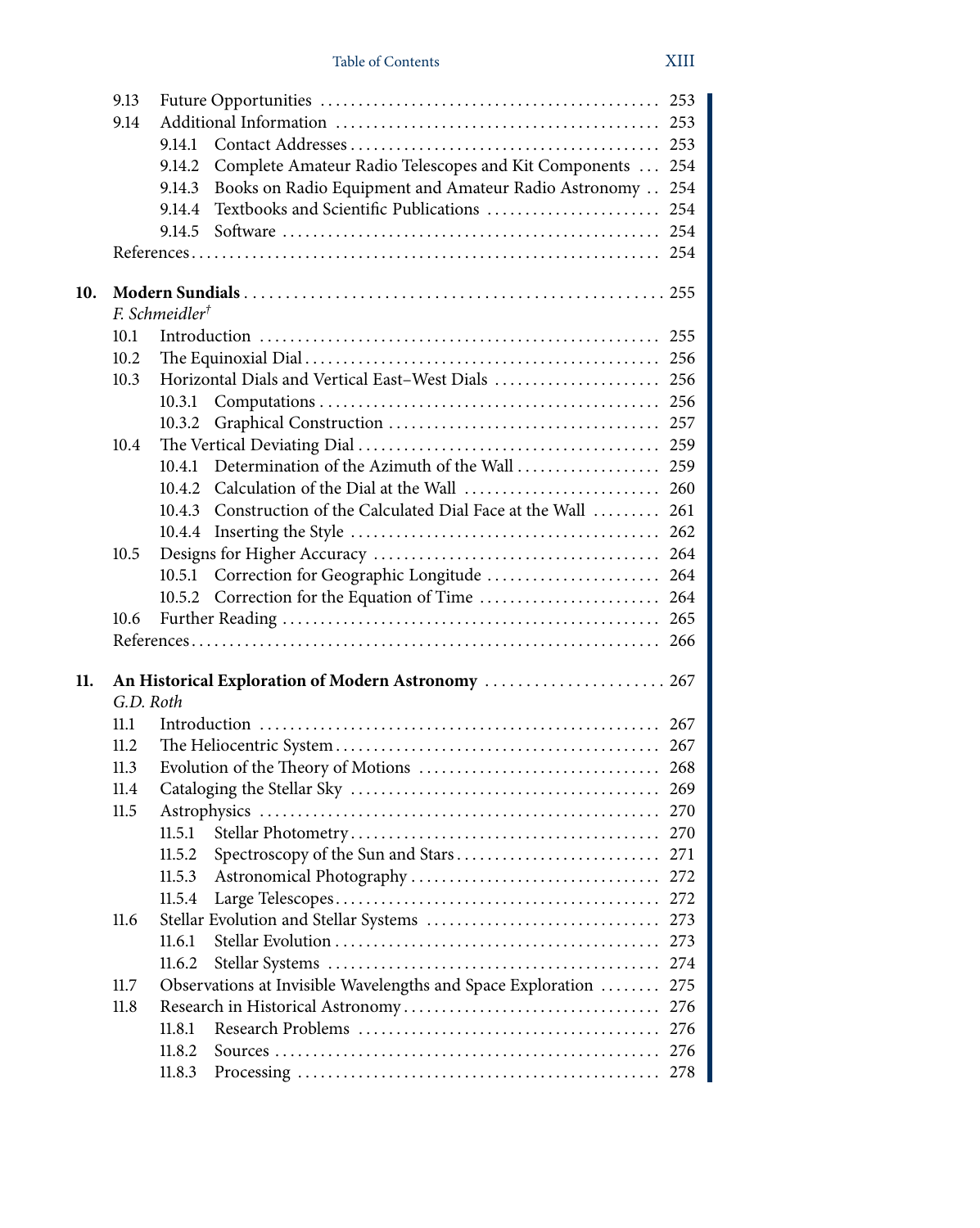# XIV Table of Contents

|     | 11.9    |        |          |                                                            |     |
|-----|---------|--------|----------|------------------------------------------------------------|-----|
|     |         |        |          |                                                            |     |
| 12. |         |        |          |                                                            |     |
|     | V. Witt |        |          |                                                            |     |
|     | 12.1    |        |          |                                                            |     |
|     | 12.2    |        |          |                                                            |     |
|     | 12.3    |        |          | Star Parties, Astronomical Events and Astronomy Vacations  | 285 |
|     | 12.4    |        |          | Newsgroups, Internet Portals, Mailing Lists and Chat Rooms | 291 |
|     | 12.5    |        |          |                                                            |     |
|     | 12.6    |        |          |                                                            |     |
|     | 12.7    |        |          |                                                            |     |
|     | 12.8    |        |          |                                                            |     |
|     | 12.9    |        |          |                                                            |     |
|     |         |        |          |                                                            | 307 |
| 13. |         |        |          |                                                            |     |
|     | 13.1    |        |          |                                                            |     |
|     |         |        |          | K. Reinsch, M. Delfs, E. Junker, and P. Völker             |     |
|     |         | 13.1.1 |          |                                                            |     |
|     |         | 13.1.2 |          |                                                            |     |
|     |         |        | 13.1.2.1 |                                                            |     |
|     |         |        | 13.1.2.2 |                                                            |     |
|     |         |        | 13.1.2.3 |                                                            |     |
|     |         | 13.1.3 |          |                                                            |     |
|     |         |        | 13.1.3.1 | Morphology and Development of Sunspots                     | 312 |
|     |         |        | 13.1.3.2 |                                                            | 315 |
|     |         |        | 13.1.3.3 |                                                            |     |
|     |         |        | 13.1.3.4 | Numerical Expression of Spot Activity  321                 |     |
|     |         |        | 13.1.3.5 |                                                            | 325 |
|     |         | 13.1.4 |          |                                                            |     |
|     |         |        | 13.1.4.1 |                                                            |     |
|     |         |        | 13.1.4.2 | Observation of Photospheric Faculae 329                    |     |
|     |         |        | 13.1.4.3 |                                                            |     |
|     |         |        | 13.1.4.4 |                                                            |     |
|     |         |        | 13.1.4.5 | Latitude Distribution of Faculae  332                      |     |
|     |         |        | 13.1.4.6 |                                                            |     |
|     |         | 13.1.5 |          |                                                            |     |
|     |         |        | 13.1.5.1 |                                                            |     |
|     |         |        | 13.1.5.2 |                                                            | 334 |
|     |         |        | 13.1.5.3 |                                                            | 334 |
|     |         |        | 13.1.5.4 | Long-Term Observing Programs                               | 337 |
|     |         |        | 13.1.5.5 | Short-Term Observing Programs                              | 338 |
|     |         | 13.1.6 |          |                                                            | 338 |
|     |         |        | 13.1.6.1 |                                                            | 338 |
|     |         |        | 13.1.6.2 |                                                            | 339 |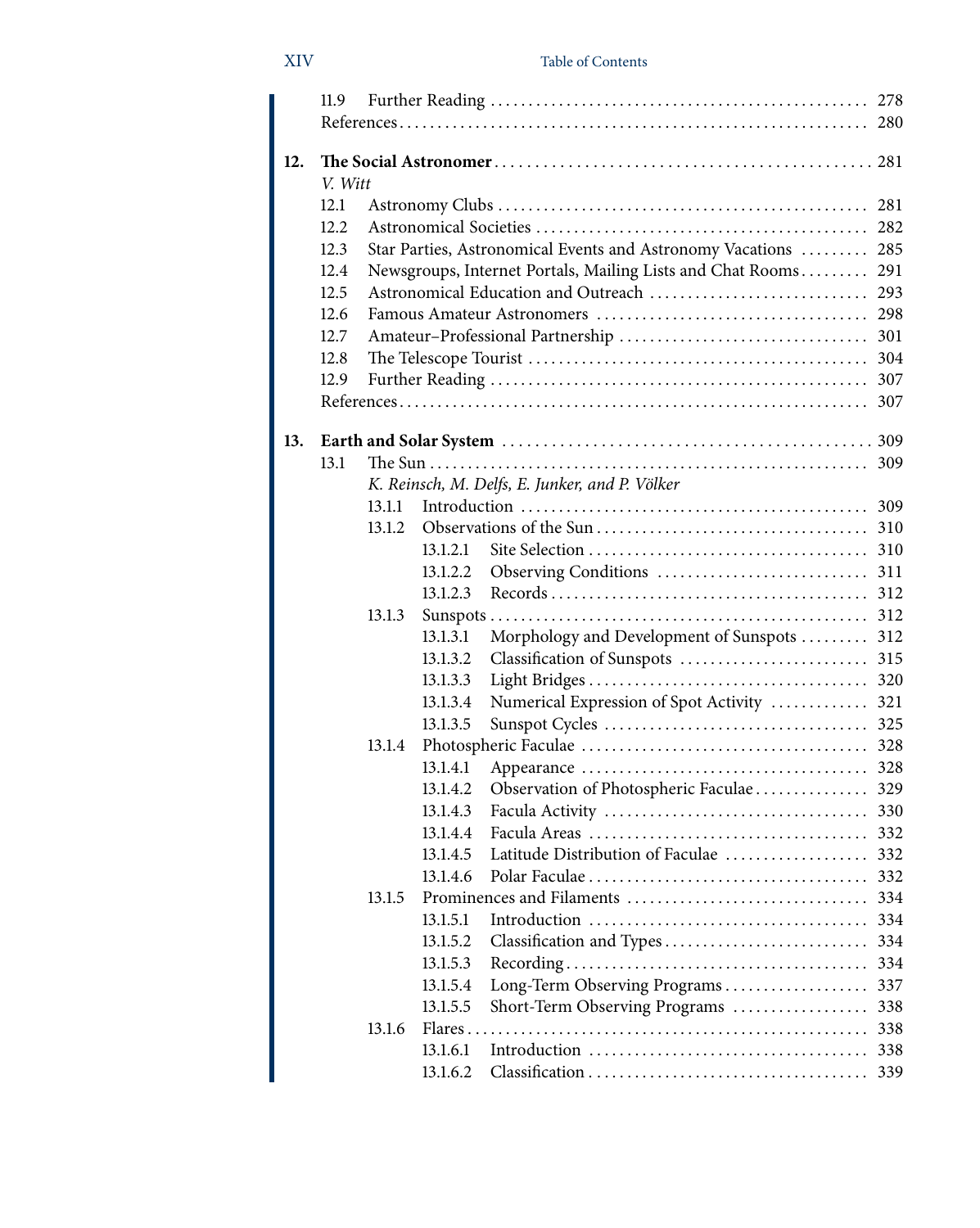|      |             | 13.1.6.3 |                                                                               |     |
|------|-------------|----------|-------------------------------------------------------------------------------|-----|
|      |             | 13.1.6.4 | Long-Term Observing Programs 342                                              |     |
|      |             | 13.1.6.5 | Short-Term Observing Programs  343                                            |     |
|      |             | 13.1.6.6 | Other Chromospheric Phenomena                                                 | 344 |
|      | 13.1.7      |          |                                                                               |     |
|      |             | 13.1.7.1 | Targets of Position Measurements                                              | 345 |
|      |             | 13.1.7.2 | Heliographic Coordinates                                                      | 349 |
|      |             | 13.1.7.3 | Methods of Position Measurement                                               | 350 |
|      |             | 13.1.7.4 | Calculation of Heliographic Positions                                         | 354 |
|      | 13.1.8      |          |                                                                               | 357 |
|      | 13.1.9      |          |                                                                               | 357 |
| 13.2 |             |          |                                                                               | 358 |
|      | G.D. Roth   |          |                                                                               |     |
|      | 13.2.1      |          | Problems and Ideas for Lunar Observations                                     | 358 |
|      |             | 13.2.1.1 | The Moon as a Test Object for Telescopic Work                                 | 358 |
|      |             | 13.2.1.2 | Previous Studies and Space Missions                                           | 359 |
|      | 13.2.2      |          |                                                                               | 363 |
|      |             | 13.2.2.1 | The Phases of the Moon                                                        | 365 |
|      |             | 13.2.2.2 | The Terminator $\dots\dots\dots\dots\dots\dots\dots\dots\dots\dots\dots\dots$ | 365 |
|      |             | 13.2.2.3 |                                                                               | 366 |
|      |             | 13.2.2.4 | The Lunar Coordinate Grid                                                     | 367 |
|      | 13.2.3      |          |                                                                               | 369 |
|      |             | 13.2.3.1 |                                                                               | 369 |
|      |             | 13.2.3.2 |                                                                               | 371 |
|      |             | 13.2.3.3 | On the History of Lunar Nomenclature                                          | 374 |
|      | 13.2.4      |          |                                                                               | 376 |
|      |             | 13.2.4.1 | Visual Observations                                                           | 376 |
|      |             | 13.2.4.2 | Photographic Observations                                                     | 382 |
|      |             | 13.2.4.3 |                                                                               | 383 |
|      | 13.2.5      |          |                                                                               | 385 |
| 13.3 |             |          |                                                                               | 386 |
|      | C. Treichel |          |                                                                               |     |
|      | 13.3.1      |          |                                                                               | 386 |
|      | 13.3.2      |          |                                                                               |     |
|      |             | 13.3.2.1 |                                                                               | 390 |
|      |             | 13.3.2.2 |                                                                               | 392 |
|      |             | 13.3.2.3 |                                                                               | 392 |
|      | 13.3.3      |          |                                                                               | 392 |
|      | 13.3.4      |          |                                                                               | 393 |
|      | 13.3.5      |          |                                                                               | 393 |
|      | 13.3.6      |          |                                                                               | 393 |
|      |             | 13.3.6.1 | Observation Methods                                                           | 393 |
|      |             | 13.3.6.2 | Special Astronomical Programs                                                 | 394 |
|      |             | 13.3.6.3 | Special Terrestrial Programs                                                  | 398 |
|      | 13.3.7      |          |                                                                               | 399 |
|      |             | 13.3.7.1 | Penumbral Lunar Eclipses                                                      | 399 |
|      |             |          |                                                                               |     |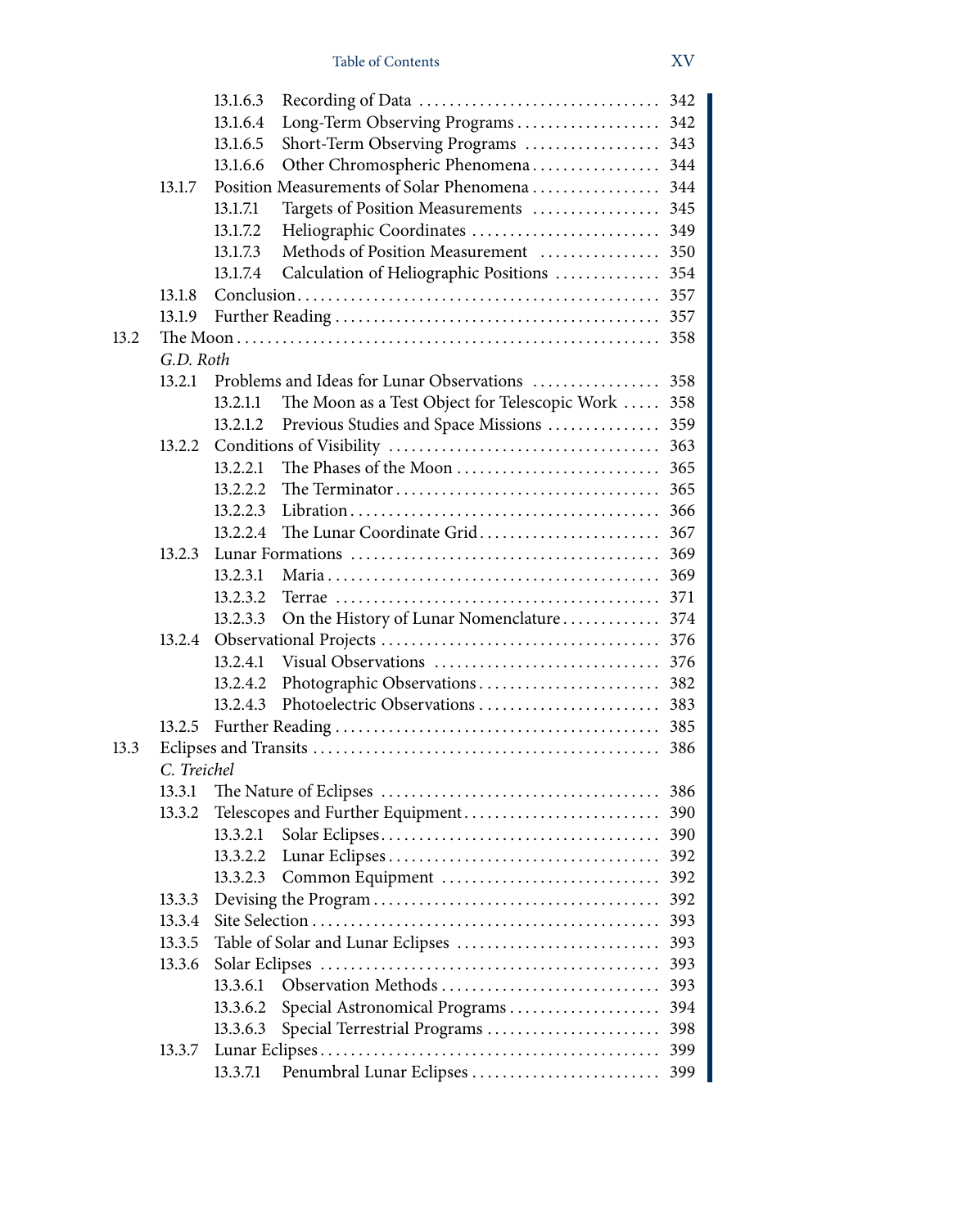|      |             | 13.3.7.2                                                  |     |
|------|-------------|-----------------------------------------------------------|-----|
|      |             | 13.3.7.3                                                  | 401 |
|      | 13.3.8      |                                                           | 403 |
|      |             | 13.3.8.1                                                  | 404 |
|      |             | 13.3.8.2                                                  | 404 |
|      |             | 13.3.8.3                                                  | 405 |
|      | 13.3.9      |                                                           | 405 |
| 13.4 |             |                                                           | 406 |
|      | C. Treichel |                                                           |     |
|      | 13.4.1      |                                                           | 408 |
|      |             | The Lunar Limb Profile<br>13.4.1.1                        | 408 |
|      |             | 13.4.1.2                                                  | 409 |
|      |             | 13.4.1.3                                                  | 409 |
|      |             | Corrections to the Lunar Orbit<br>13.4.1.4                | 410 |
|      |             | 13.4.1.5<br>Detection of Binary Stars                     | 411 |
|      | 13.4.2      |                                                           | 411 |
|      | 13.4.3      |                                                           | 412 |
|      | 13.4.4      |                                                           | 413 |
|      |             | Measuring Contact Times<br>13.4.4.1                       | 414 |
|      |             | 13.4.4.2                                                  | 415 |
|      | 13.4.5      |                                                           | 416 |
| 13.5 |             |                                                           | 416 |
|      | C. Treichel |                                                           |     |
|      | 13.5.1      |                                                           | 416 |
|      | 13.5.2      |                                                           | 417 |
|      | 13.5.3      |                                                           | 418 |
|      | 13.5.4      |                                                           | 419 |
|      | 13.5.5      |                                                           | 420 |
|      | 13.5.6      |                                                           | 421 |
|      |             | Determining the Actual Satellite Track<br>13.5.6.1        | 421 |
|      |             | The Brightness Behavior of Satellites<br>13.5.6.2         | 422 |
|      |             | 13.5.6.3                                                  | 423 |
|      |             | 13.5.6.4                                                  | 424 |
|      | 13.5.7      |                                                           | 424 |
|      | 13.5.8      |                                                           | 427 |
| 13.6 |             |                                                           | 427 |
|      | G.D. Roth   |                                                           |     |
|      | 13.6.1      | The Purpose of and Tasks for Planetary Observations.  427 |     |
|      |             | 13.6.1.1<br>The Amateur Observer and the Planets          | 427 |
|      |             | 13.6.1.2<br>Observational Tasks                           | 428 |
|      | 13.6.2      |                                                           | 429 |
|      |             | 13.6.2.1                                                  | 429 |
|      |             | 13.6.2.2                                                  | 430 |
|      | 13.6.3      |                                                           | 431 |
|      |             | Apparent Diameter, Phase, and Oblateness<br>13.6.3.1      | 431 |
|      |             | 13.6.3.2<br>Atmospheric and Environmental Influences  432 |     |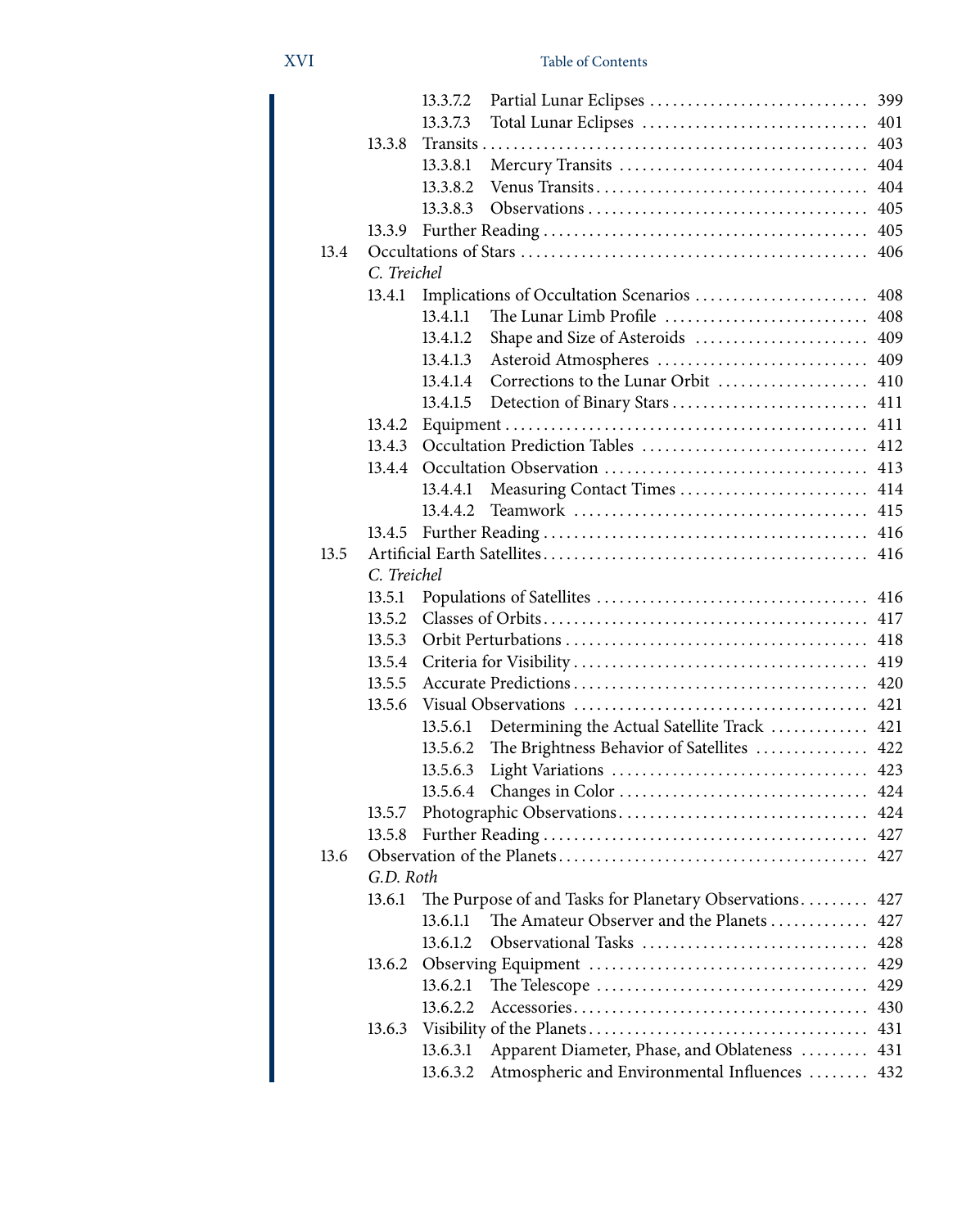|      |                | 13.6.3.3      |                                                        | 433 |
|------|----------------|---------------|--------------------------------------------------------|-----|
|      | 13.6.4         |               | The Representations of Planetary Observations          | 434 |
|      |                | 13.6.4.1      |                                                        | 434 |
|      |                | 13.6.4.2      |                                                        | 434 |
|      |                | 13.6.4.3      |                                                        | 436 |
|      | 13.6.5         |               |                                                        | 438 |
|      |                | 13.6.5.1      |                                                        | 438 |
|      |                | 13.6.5.2      |                                                        | 440 |
|      |                | 13.6.5.3      |                                                        | 447 |
|      |                | 13.6.5.4      |                                                        | 456 |
|      |                | 13.6.5.5      |                                                        | 468 |
|      |                | 13.6.5.6      |                                                        | 474 |
|      |                | 13.6.5.7      |                                                        | 477 |
|      |                | 13.6.5.8      | Pluto (Dwarf Planet)                                   | 480 |
|      | 13.6.6         |               |                                                        | 480 |
| 13.7 |                |               |                                                        | 483 |
|      |                | H. Boehnhardt |                                                        |     |
|      | 13.7.1         |               | The Asteroid Belt and the Kuiper Belt                  | 483 |
|      | 13.7.2         |               | Naming Convention and Spacecraft Missions to Asteroids |     |
|      |                |               |                                                        | 483 |
|      |                | 13.7.2.1      |                                                        | 483 |
|      |                | 13.7.2.2      | Space Missions to Asteroids and Kuiper Belt Objects    | 484 |
|      | 13.7.3         |               | Orbital, Physical Properties, Formation and Evolution  |     |
|      |                |               |                                                        | 484 |
|      |                | 13.7.3.1      |                                                        | 484 |
|      |                | 13.7.3.2      | Physical Properties of Asteroids                       | 488 |
|      |                | 13.7.3.3      |                                                        | 488 |
|      |                | 13.7.3.4      | Physical Properties of KBOs                            | 489 |
|      |                | 13.7.3.5      | Formation and Evolution of the Asteroid Belt           |     |
|      |                |               |                                                        | 492 |
|      | 13.7.4         |               | Observing and Measuring Asteroids and KBOs             | 492 |
|      |                | 13.7.4.1      | Search, Finding and Astrometry of Asteroids            | 493 |
|      |                | 13.7.4.2      | Optical Characterization of Asteroids                  | 494 |
|      |                | 13.7.4.3      | Spectroscopy and Polarimetry of Asteroids              | 497 |
|      | 13.7.5         |               |                                                        | 497 |
| 13.8 | Comets $\dots$ |               |                                                        | 498 |
|      |                | H. Boehnhardt |                                                        |     |
|      | 13.8.1         |               | Naming Convention and Spacecraft Missions to Comets    | 498 |
|      |                | 13.8.1.1      | Designation and Naming Convention for Comets           | 498 |
|      |                | 13.8.1.2      | Space Missions to Comets                               | 498 |
|      | 13.8.2         |               | Cometary Orbits and Comet Reservoirs                   | 500 |
|      |                | 13.8.2.1      |                                                        | 500 |
|      |                | 13.8.2.2      | Dynamical Classes of Comets                            | 501 |
|      |                | 13.8.2.3      | Comets in Peculiar Orbits                              |     |
|      |                |               | and Other Comet-Like Objects                           | 501 |
|      |                | 13.8.2.4      | Comet Reservoirs and Formation Regions  502            |     |
|      |                |               |                                                        |     |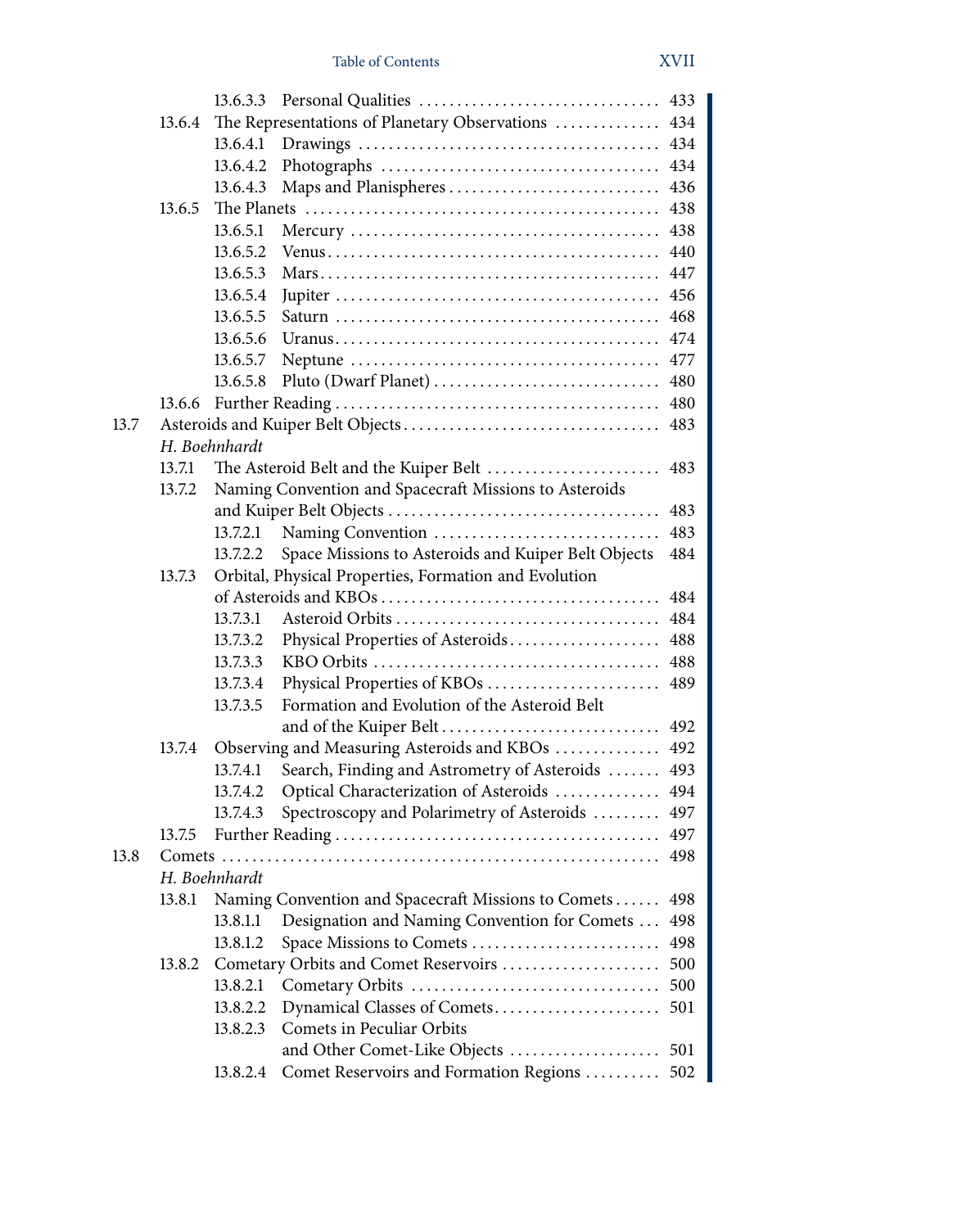|       | 13.8.3      |                                                            |     |
|-------|-------------|------------------------------------------------------------|-----|
|       |             | The Nucleus: the Comet Machine<br>13.8.3.1                 | 503 |
|       |             | 13.8.3.2                                                   | 503 |
|       |             | 13.8.3.3                                                   | 505 |
|       |             | 13.8.3.4                                                   | 505 |
|       | 13.8.4      |                                                            | 507 |
|       |             | Orbit Predictions and Finding Charts<br>13.8.4.1           | 507 |
|       |             | 13.8.4.2<br>Searching and Discovering Comets               | 508 |
|       |             | Astrometry and Orbit Determination of Comets<br>13.8.4.3   | 510 |
|       |             | 13.8.4.4<br>Optical Characterization of Comets             | 511 |
|       |             | 13.8.4.5                                                   | 519 |
|       |             | 13.8.4.6<br>Comet Splitting Observations                   | 521 |
|       |             | 13.8.4.7<br>Spectroscopy of Comets                         | 523 |
|       |             | 13.8.4.8                                                   | 524 |
|       | 13.8.5      |                                                            | 525 |
| 13.9  |             |                                                            | 526 |
|       |             | F. Schmeidler <sup>†</sup>                                 |     |
|       | 13.9.1      |                                                            | 526 |
|       | 13.9.2      |                                                            | 526 |
|       |             | 13.9.2.1<br>Visual Observations                            | 526 |
|       |             | 13.9.2.2                                                   | 528 |
|       |             | Radio Astronomical Observations<br>13.9.2.3                | 528 |
|       |             | 13.9.2.4                                                   | 529 |
|       | 13.9.3      |                                                            | 529 |
|       |             | 13.9.3.1                                                   | 529 |
|       |             | 13.9.3.2                                                   | 531 |
|       | 13.9.4      |                                                            | 532 |
|       |             | The Path Within the Atmosphere  532<br>13.9.4.1            |     |
|       |             | 13.9.4.2                                                   | 533 |
|       | 13.9.5      |                                                            |     |
| 13.10 |             | Noctilucent Clouds, Aurorae, and the Zodiacal Light  535   |     |
|       | Ch. Leinert |                                                            |     |
|       |             |                                                            |     |
|       |             | 13.10.1.1                                                  |     |
|       |             | 13.10.1.2                                                  |     |
|       |             | An Indicator of Global Change?  538<br>13.10.1.3           |     |
|       |             |                                                            |     |
|       |             |                                                            |     |
|       |             |                                                            | 540 |
|       |             |                                                            | 542 |
|       |             |                                                            | 542 |
|       |             |                                                            | 544 |
|       |             | 13.10.2.5 Auroral Oval and Connection to the Magnetosphere | 544 |
|       |             |                                                            | 546 |
|       |             |                                                            | 547 |
|       |             |                                                            | 548 |
|       |             |                                                            |     |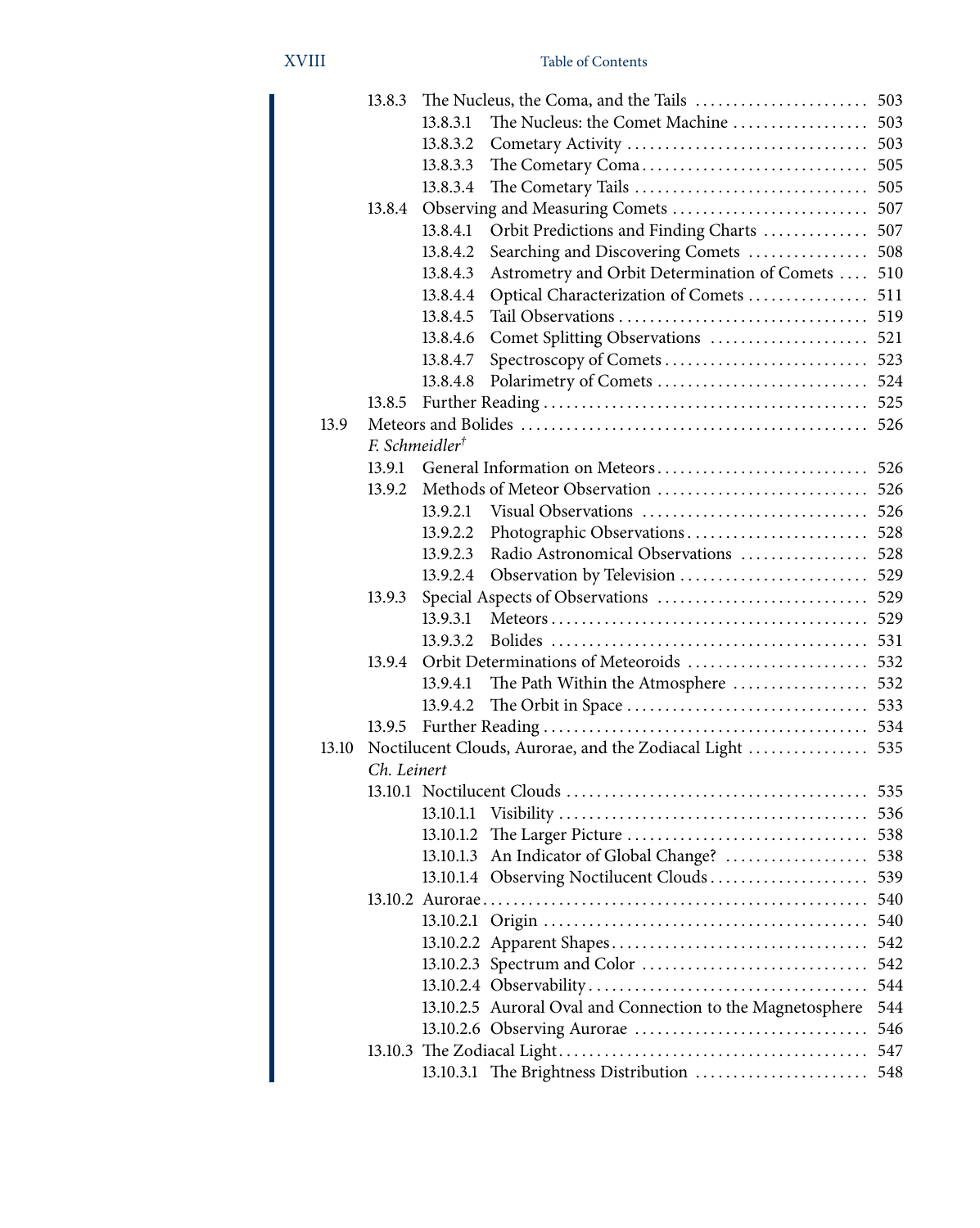|     |       |                            |                                            | 13.10.3.2 The Spatial Distribution of Interplanetary Dust    | 549 |  |  |  |
|-----|-------|----------------------------|--------------------------------------------|--------------------------------------------------------------|-----|--|--|--|
|     |       |                            |                                            | 13.10.3.3 Properties of Interplanetary Dust Particles        | 550 |  |  |  |
|     |       |                            |                                            |                                                              | 550 |  |  |  |
|     | 13.11 |                            | The Terrestrial Atmosphere and Its Effects |                                                              |     |  |  |  |
|     |       |                            |                                            |                                                              | 552 |  |  |  |
|     |       | F. Schmeidler <sup>†</sup> |                                            |                                                              |     |  |  |  |
|     |       |                            |                                            |                                                              | 552 |  |  |  |
|     |       |                            |                                            |                                                              | 552 |  |  |  |
|     |       |                            |                                            | 13.11.2.1 Assessment of Weather Patterns                     | 552 |  |  |  |
|     |       |                            |                                            | 13.11.2.2 Atmospheric Turbulence and Scintillation           | 557 |  |  |  |
|     |       |                            |                                            | 13.11.2.3 Halos, Rainbows, and Other Optical Phenomena       | 558 |  |  |  |
|     |       |                            |                                            |                                                              | 559 |  |  |  |
|     |       |                            |                                            |                                                              | 559 |  |  |  |
|     |       |                            |                                            |                                                              | 561 |  |  |  |
|     |       |                            |                                            |                                                              | 562 |  |  |  |
|     |       |                            |                                            |                                                              |     |  |  |  |
|     |       |                            |                                            | 13.11.3.4 The Brightness of the Night Sky                    | 563 |  |  |  |
|     |       |                            |                                            |                                                              | 564 |  |  |  |
|     |       |                            | 13.11.3.6                                  | The Apparent Shape of the Celestial Sphere                   | 564 |  |  |  |
|     |       |                            |                                            | 13.11.4 Site Selection for Astronomical Observations         | 565 |  |  |  |
|     |       |                            |                                            |                                                              |     |  |  |  |
|     |       |                            |                                            |                                                              | 566 |  |  |  |
| 14. |       |                            |                                            |                                                              |     |  |  |  |
|     | 14.1  |                            |                                            |                                                              | 573 |  |  |  |
|     |       | K.P. Schröder              |                                            |                                                              |     |  |  |  |
|     |       | 14.1.1                     |                                            | Stars by Position and Magnitude: Atlases and Catalogs        | 573 |  |  |  |
|     |       | 14.1.2                     |                                            |                                                              | 575 |  |  |  |
|     |       | 14.1.3                     |                                            | Fundamental Physical Quantities of Stars                     | 577 |  |  |  |
|     |       | 14.1.4                     |                                            | Distance, Luminosity and Absolute Magnitude                  | 578 |  |  |  |
|     |       | 14.1.5                     |                                            | The Hertzsprung-Russell Diagram and Stellar Evolution        | 579 |  |  |  |
|     |       | 14.1.6                     |                                            |                                                              | 582 |  |  |  |
|     | 14.2  |                            |                                            |                                                              | 584 |  |  |  |
|     |       |                            | H.W. Duerbeck                              |                                                              |     |  |  |  |
|     |       | 14.2.1                     |                                            |                                                              | 584 |  |  |  |
|     |       |                            | 14.2.1.1                                   |                                                              | 585 |  |  |  |
|     |       |                            | 14.2.1.2                                   | Nomenclature, Catalogs and Classification                    | 585 |  |  |  |
|     |       | 14.2.2                     |                                            |                                                              | 587 |  |  |  |
|     |       |                            | 14.2.2.1                                   | $\delta$ Cephei Stars, W Virginis Stars, and BL Bootis Stars | 592 |  |  |  |
|     |       |                            | 14.2.2.2                                   |                                                              | 594 |  |  |  |
|     |       |                            | 14.2.2.3                                   |                                                              | 594 |  |  |  |
|     |       |                            | 14.2.2.4                                   |                                                              | 595 |  |  |  |
|     |       |                            | 14.2.2.5                                   |                                                              | 595 |  |  |  |
|     |       |                            | 14.2.2.6                                   | Slowly Pulsating B Stars                                     | 595 |  |  |  |
|     |       |                            | 14.2.2.7                                   |                                                              | 595 |  |  |  |
|     |       |                            | 14.2.2.8                                   |                                                              | 596 |  |  |  |
|     |       |                            | 14.2.2.9                                   |                                                              | 596 |  |  |  |
|     |       |                            |                                            |                                                              |     |  |  |  |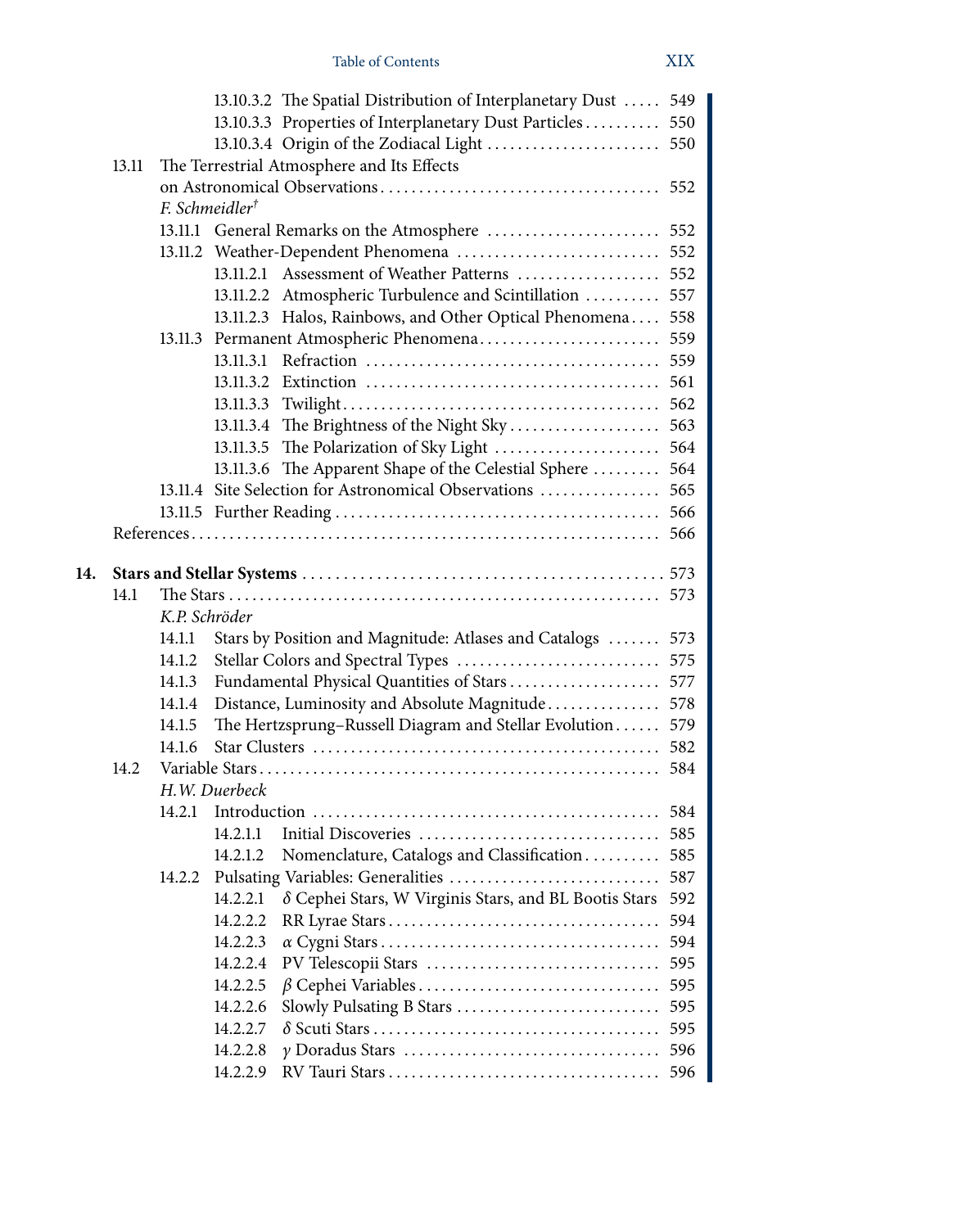|      |               |                                                          |                                                          | 598 |  |  |  |
|------|---------------|----------------------------------------------------------|----------------------------------------------------------|-----|--|--|--|
|      |               |                                                          |                                                          | 599 |  |  |  |
|      |               |                                                          | 14.2.2.13 Rapidly Pulsating Hot Subdwarfs                | 599 |  |  |  |
|      |               |                                                          | 14.2.2.14 ZZ Ceti Stars: Pulsating White Dwarfs          | 599 |  |  |  |
|      | 14.2.3        |                                                          |                                                          | 600 |  |  |  |
|      |               | 14.2.3.1                                                 |                                                          | 600 |  |  |  |
|      |               | 14.2.3.2                                                 |                                                          | 600 |  |  |  |
|      |               | 14.2.3.3                                                 |                                                          | 600 |  |  |  |
|      |               | 14.2.3.4                                                 | R Coronae Borealis Stars                                 | 601 |  |  |  |
|      |               | 14.2.3.5                                                 |                                                          | 602 |  |  |  |
|      |               | 14.2.3.6                                                 |                                                          | 603 |  |  |  |
|      |               | 14.2.3.7                                                 | Young Irregular Variables                                | 604 |  |  |  |
|      |               | 14.2.3.8                                                 | Protoplanetary Nebulae                                   | 605 |  |  |  |
|      |               |                                                          |                                                          | 605 |  |  |  |
|      |               | 14.2.4.1                                                 | $\alpha_2$ Canum Venaticorum Stars (Magnetic Variables), |     |  |  |  |
|      |               |                                                          |                                                          | 606 |  |  |  |
|      |               | 14.2.4.2                                                 |                                                          | 607 |  |  |  |
|      |               | 14.2.4.3                                                 |                                                          | 607 |  |  |  |
|      |               | 14.2.4.4                                                 | RS Canum Venaticorum Stars                               | 607 |  |  |  |
|      |               | 14.2.4.5                                                 |                                                          | 607 |  |  |  |
|      |               | 14.2.4.6                                                 | BY Draconis Stars ("Spotted" Stars)                      | 607 |  |  |  |
|      |               | 14.2.4.7                                                 |                                                          | 608 |  |  |  |
|      | 14.2.5        |                                                          | Cataclysmic Variables and Other Stars with Outbursts     | 610 |  |  |  |
|      |               | 14.2.5.1                                                 |                                                          | 611 |  |  |  |
|      |               | 14.2.5.2                                                 | Classical Novae and Helium-Flash Novae                   | 614 |  |  |  |
|      |               | 14.2.5.3                                                 |                                                          | 617 |  |  |  |
|      |               | 14.2.5.4                                                 | Symbiotic Novae and Z Andromedae Stars                   | 617 |  |  |  |
|      |               | 14.2.5.5                                                 |                                                          | 618 |  |  |  |
|      |               | 14.2.5.6                                                 |                                                          | 619 |  |  |  |
|      |               |                                                          |                                                          |     |  |  |  |
|      | 14.2.7        |                                                          |                                                          |     |  |  |  |
|      |               | 14.2.7.1                                                 | X-Ray Variables: Unclassified  622                       |     |  |  |  |
|      |               | 14.2.7.2                                                 | Nova-Like (Transient) X-Ray Variables                    |     |  |  |  |
|      |               |                                                          | with Low-Mass Companion  622                             |     |  |  |  |
|      |               | 14.2.7.3                                                 | Nova-Like (Transient) X-Ray Variables                    |     |  |  |  |
|      |               |                                                          | with High-Mass Companion  622                            |     |  |  |  |
|      |               |                                                          |                                                          |     |  |  |  |
|      |               | 14.2.7.5                                                 | High-Mass X-Ray Binaries                                 | 623 |  |  |  |
|      |               | 14.2.7.6                                                 |                                                          | 623 |  |  |  |
|      | 14.2.8        | A Guide for the Amateur to Objects and Literature<br>624 |                                                          |     |  |  |  |
|      | 14.2.9        |                                                          |                                                          |     |  |  |  |
| 14.3 |               |                                                          |                                                          | 625 |  |  |  |
|      | H.W. Duerbeck |                                                          |                                                          |     |  |  |  |
|      | 14.3.1        | 625                                                      |                                                          |     |  |  |  |
|      | 14.3.2        |                                                          |                                                          | 625 |  |  |  |